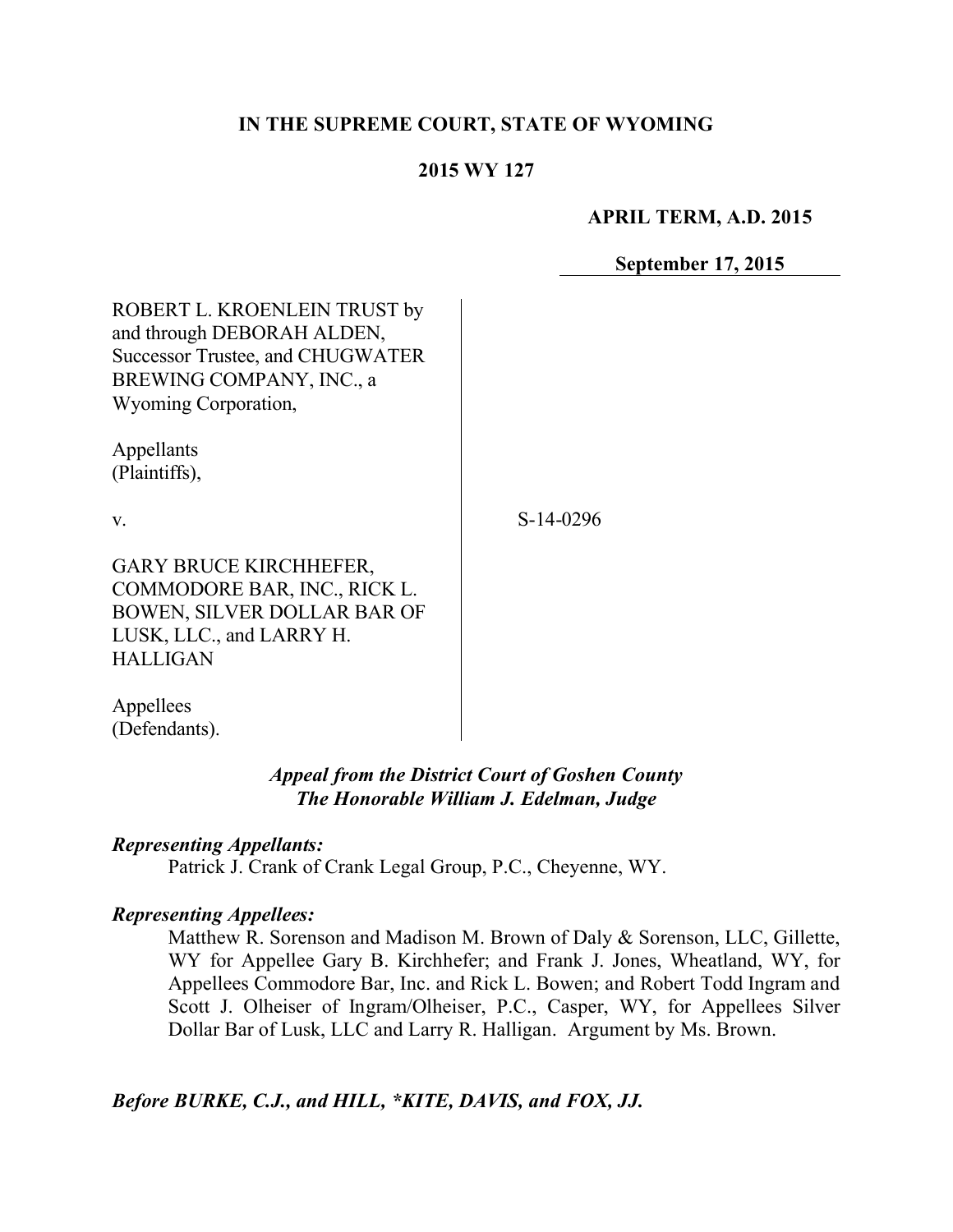\* Justice Kite retired from judicial office effective August 3, 2015, and pursuant to Article 5, § 5 of the Wyoming Constitution and Wyo. Stat. Ann. § 5-1-106(f) (LexisNexis 2015) she was reassigned to act on this matter on August 4, 2015.

**NOTICE: This opinion is subject to formal revision before publication in Pacific Reporter Third. Readers are requested to notify the Clerk of the Supreme Court, Supreme Court Building, Cheyenne, Wyoming 82002, of any typographical or other formal errors so that correction may be made before final publication in the permanent volume.**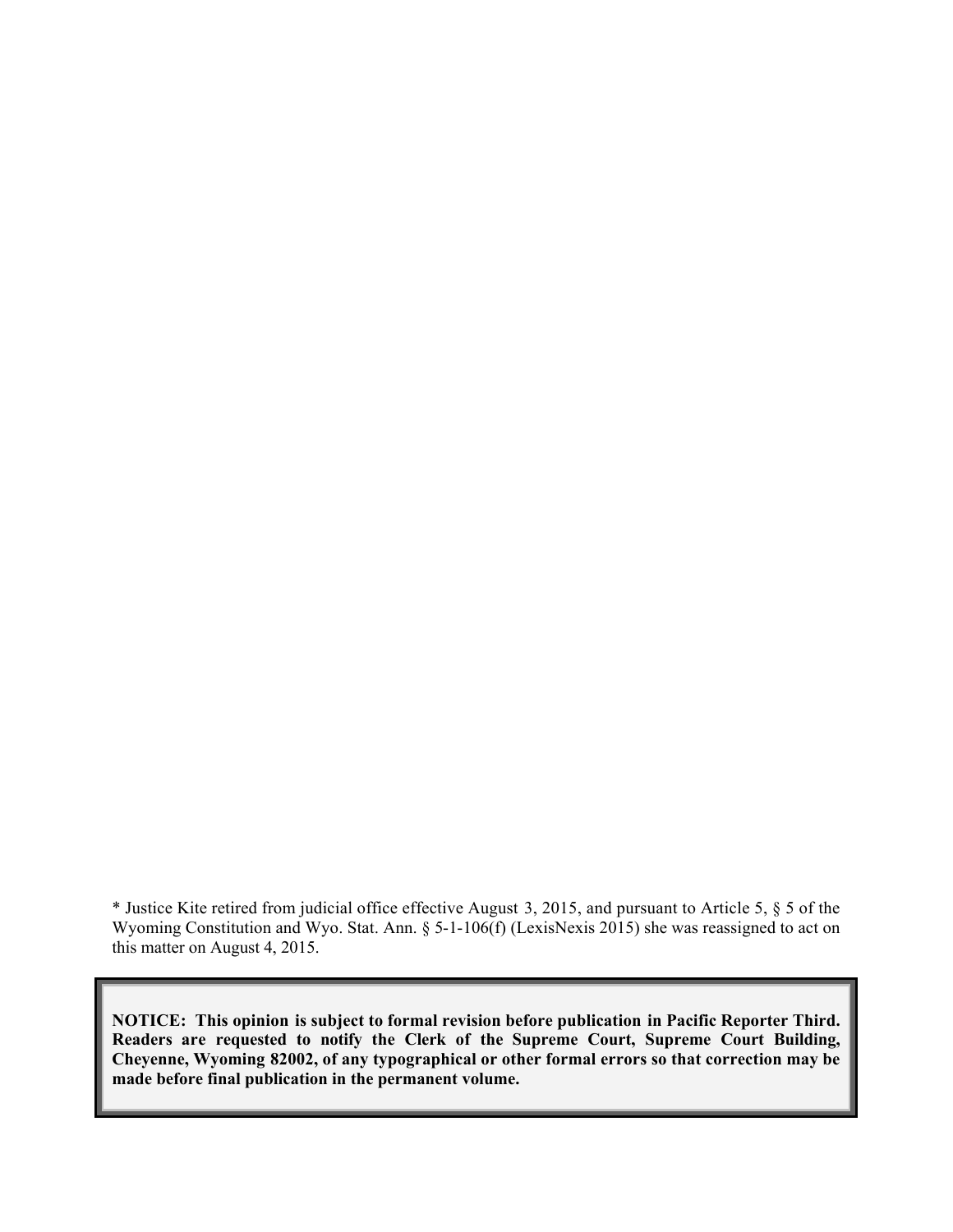#### **HILL,** Justice.

[¶1] Plaintiffs, the Robert L. Kroenlein Trust and Chugwater Brewing Co., Inc., brought an action against Defendants alleging claims for conversion and fraud arising out of Defendant Gary Kirchhefer's alleged theft of beer from Plaintiffs' store and his subsequent sale of that stolen beer to the other named Defendants. The district court found Plaintiffs' claims barred by the governing statutes of limitation and granted Defendants' motion for summary judgment. In so ruling, the district court applied the discovery rule, found no disputed issues of material fact, and concluded that based upon when Plaintiffs knew or should have known of their losses, the four-year statutes of limitation for fraud and conversion barred their action. The district court further concluded that the doctrine of collateral estoppel barred Plaintiffs from litigating the question of when the statutes of limitation began to run because a federal court had dismissed Plaintiffs' federal claims as time-barred based on application of the discovery rule.

[¶2] On appeal, Plaintiffs contend that the district court erred in applying the discovery rule to the fraud and conversion statutes of limitation. Alternatively, they contend that if the discovery rule does apply, the doctrine of collateral estoppel is inapplicable and disputed issues of fact precluded summary judgment. We hold that the discovery rule does apply to the fraud and conversion statutes of limitation. We agree with Plaintiffs, however, and conclude that the doctrine of collateral estoppel does not apply and that disputed issues of fact precluded summary judgment. We therefore reverse.

## **ISSUES**

[¶3] Plaintiffs frame the issues on appeal as follows:

I. Does the "discovery rule" apply to W.S. § 1-3-106 which explicitly provides that a plaintiff's cause of action does not accrue until "the wrongdoer is discovered?"

II. Did the trial court correctly rely on the doctrine of collateral estoppel in granting summary judgment?

III. Has the trial court failed to follow decisions of this Court by failing to recognize that Defendants engaged in a series of continuing tortious acts?

## **FACTS**

[¶4] J&B Package Liquor (J&B) is a liquor store located in Torrington, Wyoming. J&B was originally owned by the Robert L. Kroenlein Trust (Kroenlein Trust), and prior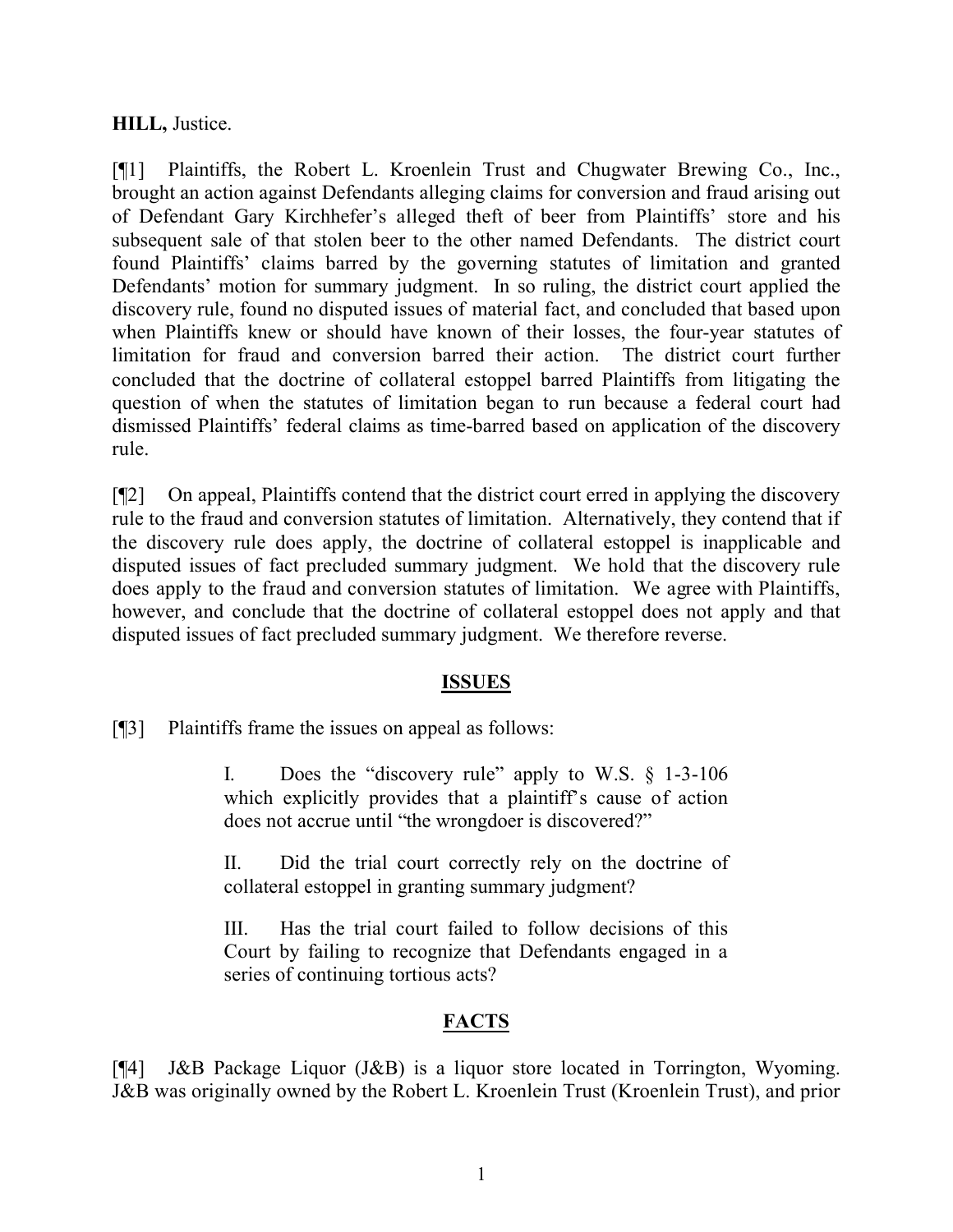to November 2004, was operated and managed by Robert Kroenlein and his wife, Betty Kroenlein. In November 2004, both Robert and Betty Kroenlein passed away and their daughter, Deborah Alden, became the successor trustee of the Kroenlein Trust. The Kroenlein Trust assets were distributed in December 2005, and at that time, Ms. Alden received ownership of J&B. In March 2006, Ms. Alden transferred ownership of J&B to Chugwater Brewing Company, Inc., a Wyoming corporation owned by Ms. Alden and her husband, Eric Alden.

[¶5] Eric Alden is an attorney, and at the time of his in-laws Robert and Betty Kroenlein's deaths in 2004, he was serving as the Platte County Attorney and living and working in Wheatland, Wyoming. Mr. Alden acted as attorney for the estates of Robert and Betty Kroenlein, and from the date of their deaths in November 2004 until his term as Platte County Attorney ended at the close of 2006, Mr. Alden oversaw J&B's operations from Wheatland. In particular, from November 2004 to the close of 2006, Mr. Alden would usually speak daily with J&B's manager, Margaret Hauf, and on weekends he would travel to Torrington to check in on the store. Mr. Alden also met with J&B's accountant every few months during this period.

[ $[$ 6] In mid-2005, Mr. Alden found inconsistencies in some of J&B's accounting reports. Specifically, Mr. Alden observed that in some months, the amounts J&B was spending on beer purchases exceeded the revenue J&B derived from beer sales. These discrepancies continued off and on through 2005 and 2006, and Mr. Alden took a number of steps in an effort to identify the cause of the beer losses, including discussions with J&B's bookkeeper, review of the manner in which beer sales were keyed into the register and adjustments to that procedure, review of beer delivery schedules and its impact on revenue reports, and review of video taken by J&B's existing videotape recording system.

[¶7] In January 2007, Mr. Alden moved to Torrington. J&B's accounting reports continued to reflect beer shortfalls, and Mr. Alden continued to investigate the cause of these losses. J&B had one distributor that delivered Coors products to the store and another distributor, Orrison Distributing (Orrison), that delivered Budweiser and Miller products to the store. By the end of the summer of 2007, Mr. Alden had concluded that the shortfall stemmed from the Orrison deliveries. In October 2007, Mr. Alden had additional surveillance cameras installed to monitor the back of the store where Orrison deliveries were made. With that surveillance system, Mr. Alden discovered that Defendant Gary Kirchhefer, an Orrison employee, was stealing beer paid for by J&B and intended for delivery to J&B. In its order dismissing Plaintiffs' federal claims, the federal district court described the scheme to which Defendant Kirchhefer admitted:

> As the beer salesman, Kirchhefer would order (presale) the beer for J & B Liquors the day before it was delivered, making an electronic order via his computer to Orrison. The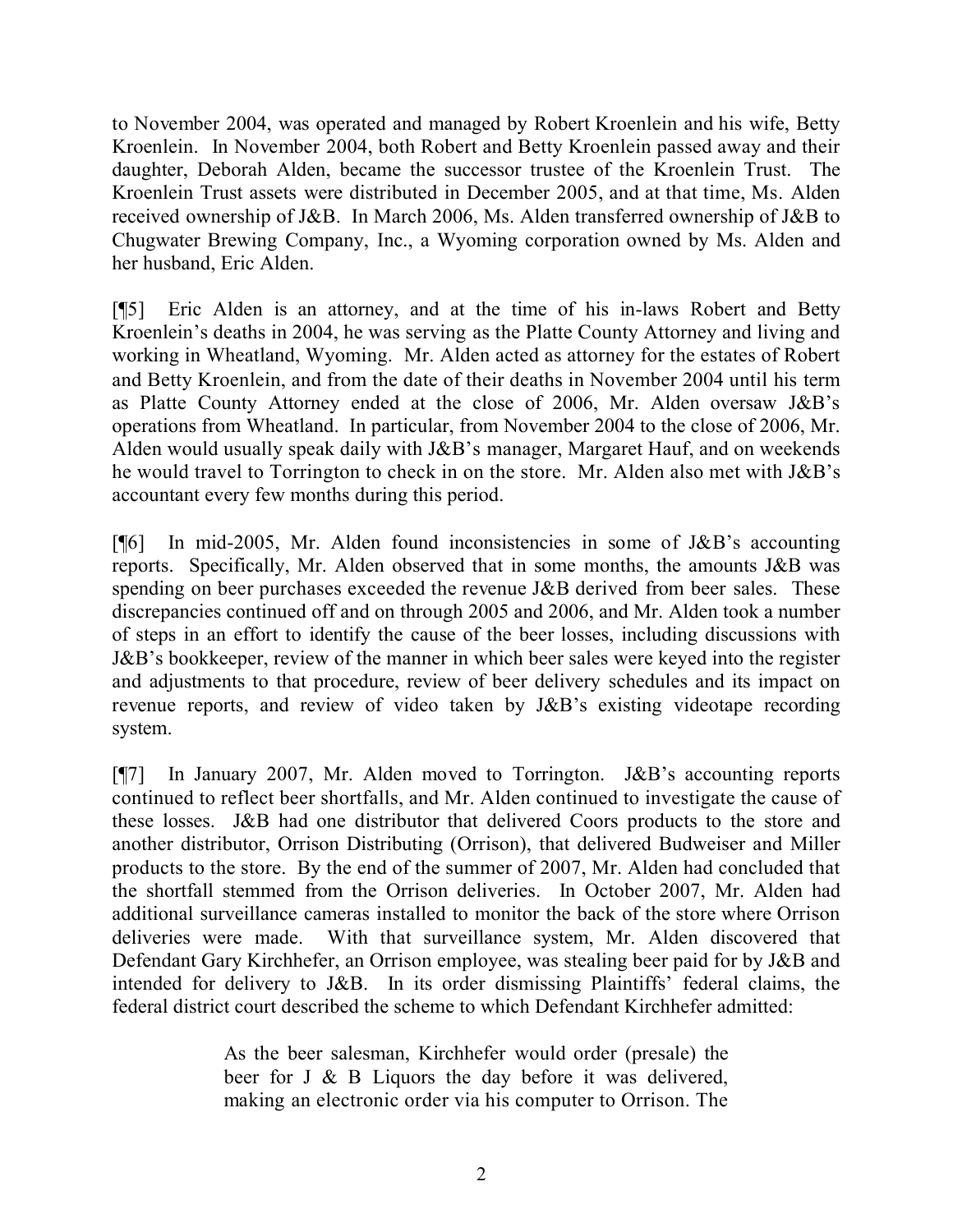following day a delivery truck driver for Orrison would offload the beer in the alley next to the back door of J & B Liquors. Kirchhefer would then arrive and dismiss the delivery driver and "kindly" take what  $J & B$  actually needed into the store coolers and put the excess beer, ordered and paid for by  $J \& B$ , into his van. Kirchhefer would then take the beer he had stolen from  $J \& B$  Liquors and give it away to customers in exchange for keeping and ordering some of the less popular products, such as Tequiza or sell it.

*Robert L. Kroenlein Trust v. Kirchhefer*, 2013 WL 1337385, \* 2 (D. Wyo. 2013) (citations omitted).

[¶8] On August 15, 2011, Plaintiffs filed a complaint against Defendants in the federal district court for the district of Wyoming. The complaint asserted federal claims for violation of the Racketeer Influenced and Corrupt Organization Act (RICO) and state claims for conversion and fraud. On March 31, 2013, the federal district court granted Defendants summary judgment on the federal claims, finding that as a matter of law those claims were time-barred. The court reasoned:

> Plaintiffs assert that it was only upon Kirchhefer's arrest and subsequent interview that they learned of Bowen and Halligan's "involvement" and scheme. However, as noted in *Dummar v. Lummis*, 543 F.3d at 621, a plaintiff need not be aware of the pattern of racketeering activity before the statute of limitations begins to run. Moreover, Plaintiffs' argument was expressly, if not implicitly rejected in *Rotella v. Wood*, 528 U.S. 549 (2000) (discovery of injury caused to the business triggers start of statute of limitations not discovery of other elements of claim—such as pattern of RICO activity). The undisputed facts establish that in the Fall of 2005 Plaintiffs were aware of the injury to their business and, had they then exercised due diligence, they would have known of their cause of action. Accordingly, having failed to bring their RICO claims until August 15, 2011, they are barred by the four-year statute of limitations.

*Robert L. Kroenlein Trust*, 2013 WL 1337385, \* 8.

[¶9] The federal court entered its summary judgment order on March 31, 2013. The federal court's order did not address the statutes of limitation for the state law claims for conversion and fraud, and the court dismissed those claims without prejudice. *Kroenlein*, 2013 WL 1337385, \* 9. On April 10, 2013, Plaintiffs filed a complaint in the state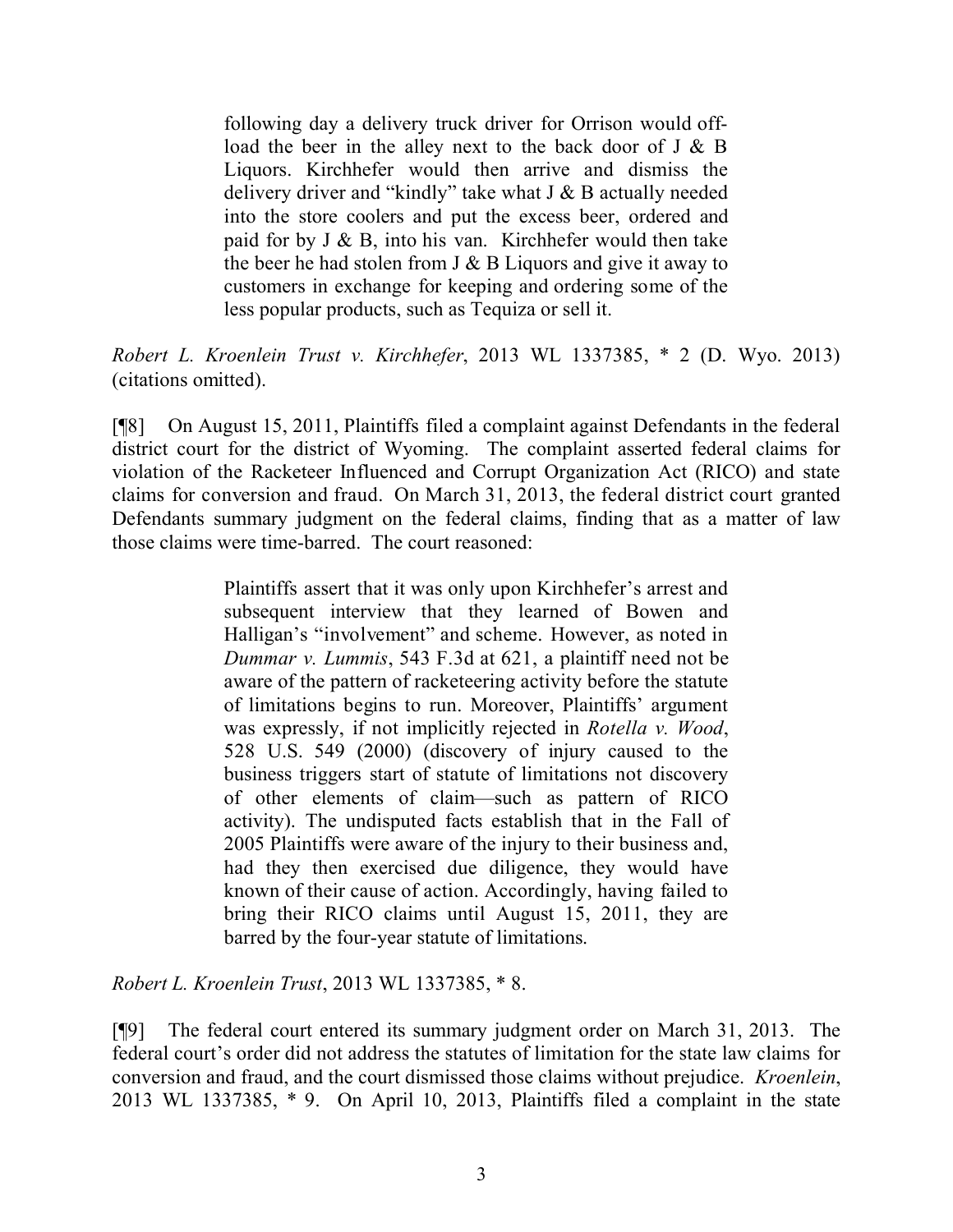district court for the Eighth Judicial District asserting claims against Defendants for conversion and fraud. Through their complaint, Plaintiffs alleged that Defendant Kirchhefer stole approximately \$337,326.00 in Orrison products from J&B during the years 2002 through 2007.

[¶10] Defendants filed separate motions for summary judgment and joinders in each others' motions, and then on June 9, 2014, Defendants filed a joint motion for summary judgment. They argued: 1) Plaintiffs' fraud claim was barred by the statute of limitations because Plaintiffs could have, with a reasonably diligent investigation, discovered the fraud as early as 1997; 2) Plaintiffs' conversion claim was barred by the statute of limitations because they could have discovered the wrongdoing as early as 2002; 3) the doctrine of continuing torts does not apply; and 4) the doctrine of collateral estoppel bars Plaintiffs from re-litigating the discoverability of the beer conversion and the failure to exercise reasonable diligence to discover the beer theft. Plaintiffs opposed the summary judgment motions, asserting, among other arguments, that the discovery rule does not apply to the statutes of limitation for conversion and fraud and that the Wyoming Supreme Court decisions holding otherwise should be overturned.

[¶11] On October 14, 2014, the district court entered its Order Granting Summary Judgment. The district court rejected Plaintiffs' argument concerning the applicability of the discovery rule, and without recitation of the particular undisputed facts and supporting evidence the court found material to its decision, the court concluded:

> Plaintiffs knew that they had been injured years before they made any efforts to discover by whom. In fact, they were put on notice by their accountant – arguably a rather reliable source of information in matters involving discrepancies in bookkeeping – several years before they took any steps to locate the source of the discrepancy. It took several additional years for them to take inventory of their goods, yet Plaintiffs state had it not been for their "extraordinary investigative efforts" the wrongdoer would never have been discovered. This Court reaches the same conclusion as the Federal District Court regarding the facts of this case and the discovery of Defendant Kirchhefer's actions. The scheme employed by Kirchhefer was not complex, certainly was not carried out in hiding, and was easily discoverable by Aldens, had they chosen to look. Thus, this Court finds the statute of limitations has run, because the Plaintiffs knew or should have known of the claim well before four years prior to commencement of this action.

Moreover, this Court holds Plaintiffs are precluded from litigating the above issues anyway as they were recently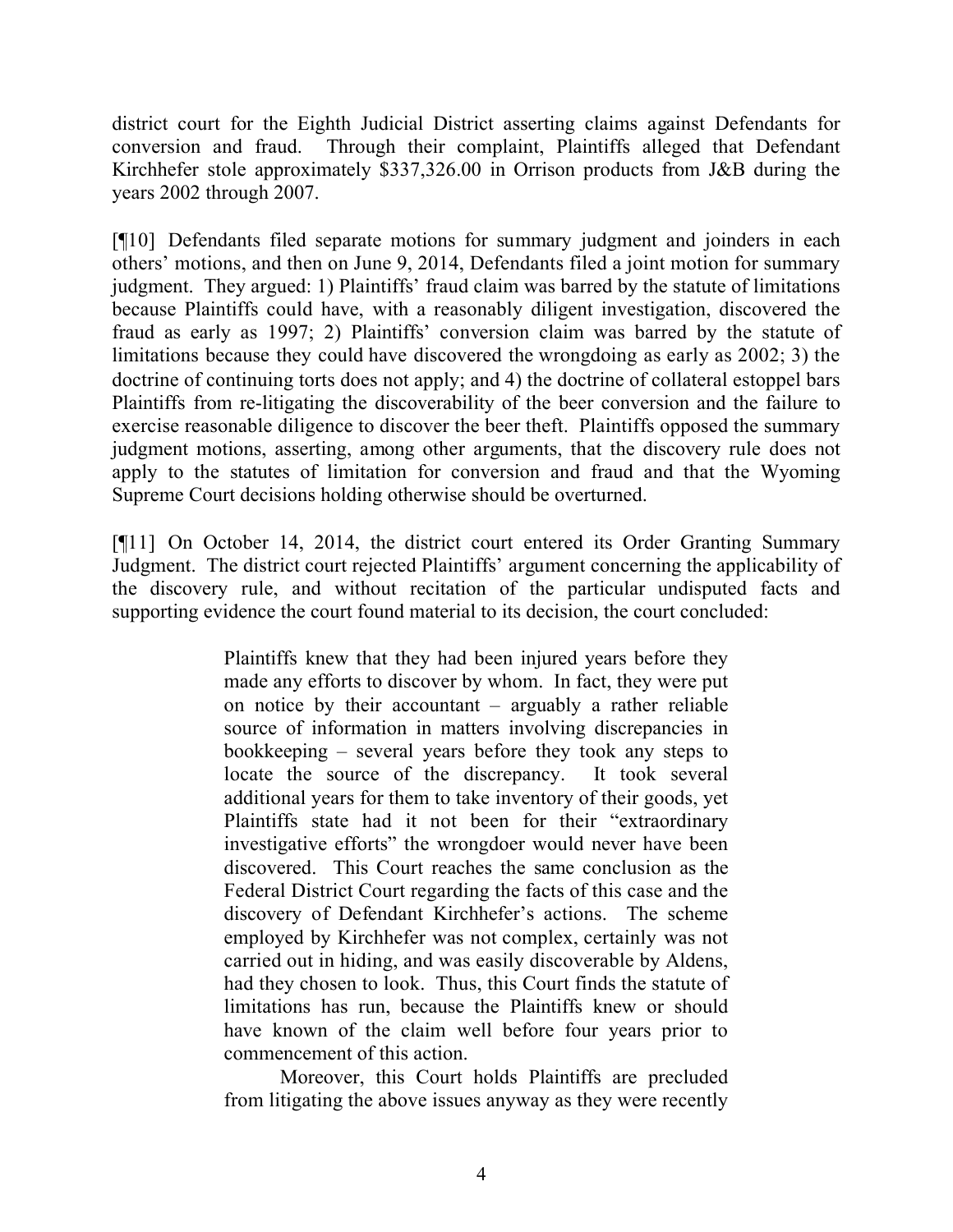determined by the Federal District Court, and such determination triggered the application of the doctrine of collateral estoppel. The Wyoming Supreme Court has noted collateral estoppel applies when "a right, question or fact distinctly put in issue and directly determined by a court of competent jurisdiction ... cannot be disputed in a subsequent suit between the same parties or their privies." *Goodman v. Voss*, 2011 WY 33, 248 P.3d 1120, 1126 (Wyo. 2011). In the present case, the parties to the Federal action were identical, the issues of both the discovery of the fraud and the actions of the parties were determined on the merits by the Federal District Court after affording the parties an opportunity to be heard; therefore, this Court is not at liberty to allow Plaintiffs the opportunity to relitigate this case.

[¶12] On November 12, 2014, Plaintiffs timely filed their notice of appeal to this Court.

## **STANDARD OF REVIEW**

[¶13] Our standard for reviewing a district court's entry of summary judgment is well established:

> We review a summary judgment in the same light as the district court, using the same materials and following the same standards. [*Snyder v. Lovercheck*, 992 P.2d 1079, 1083 (Wyo.1999)]; *40 North Corp. v. Morrell*, 964 P.2d 423, 426 (Wyo.1998). We examine the record from the vantage point most favorable to the party opposing the motion, and we give that party the benefit of all favorable inferences that may fairly be drawn from the record. *Id*. A material fact is one which, if proved, would have the effect of establishing or refuting an essential element of the cause of action or defense asserted by the parties. *Id*. If the moving party presents supporting summary judgment materials demonstrating no genuine issue of material fact exists, the burden is shifted to the non-moving party to present appropriate supporting materials posing a genuine issue of a material fact for trial. *Roberts v. Klinkosh*, 986 P.2d 153, 155 (Wyo.1999); *Downen v. Sinclair Oil Corp.*, 887 P.2d 515, 519 (Wyo.1994). We review a grant of summary judgment deciding a question of law de novo and afford no deference to the district court's ruling. *Roberts v. Klinkosh*, 986 P.2d at 156; *Blagrove v. JB Mechanical, Inc.*, 934 P.2d 1273, 1275 (Wyo.1997).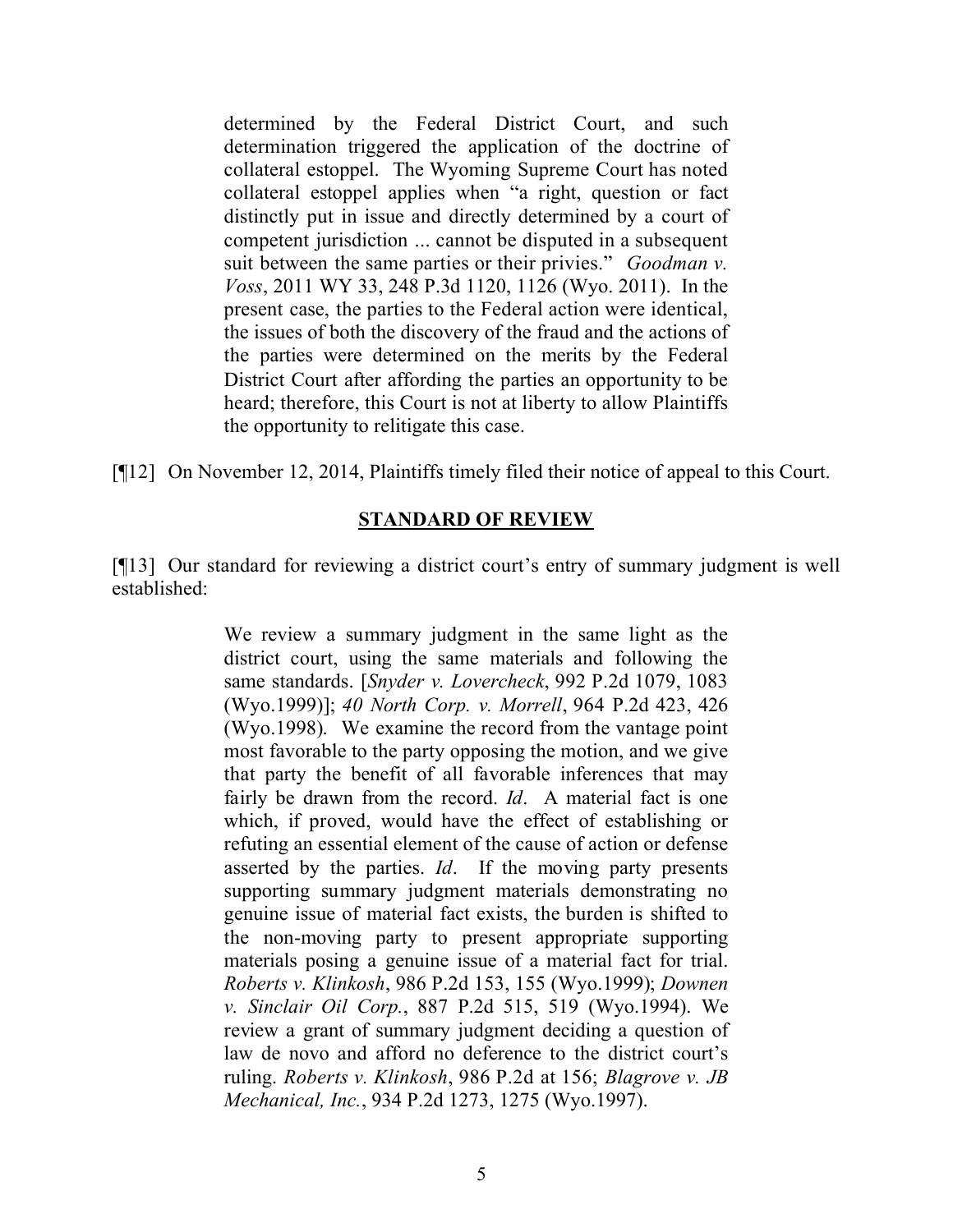*Moats v. Prof'l Assistance, LLC*, 2014 WY 6, ¶ 17, 319 P.3d 892, 896 (Wyo. 2014) (quoting *DiFelici v. City of Lander*, 2013 WY 141, ¶ 7, 312 P.3d 816, 819 (Wyo. 2013)).

[¶14] Questions of statutory interpretation are questions of law that we review de novo. *Adekale v. State*, 2015 WY 30, ¶ 12, 344 P.3d 761, 765 (Wyo. 2015) (citing *Crain v. State*, 2009 WY 128, ¶ 8, 218 P.3d 934, 938 (Wyo. 2009)).

## **DISCUSSION**

[¶15] We address first Plaintiffs' argument that, by statute, a claim for fraud accrues only upon a plaintiff's actual discovery of the fraud and a claim for conversion accrues only upon a plaintiff's actual discovery of the wrongdoer, and the district court therefore erred in applying the discovery rule and its due diligence requirement. We will then turn to Plaintiffs' remaining issues, including whether questions of fact precluded summary judgment on the application of the discovery rule and whether the district court erred in applying the doctrine of collateral estoppel.

## **A. Applicability of the Discovery Rule**

[¶16] "Wyoming is a discovery jurisdiction, which means that a statute of limitation is triggered when a plaintiff knows or has reason to know of the existence of a cause of action." *Redland v. Redland*, 2012 WY 148, ¶ 54, 288 P.3d 1173, 1186 (Wyo. 2012) (quoting *Carnahan v. Lewis*, 2012 WY 45, ¶ 27, 273 P.3d 1065, 1073 (Wyo. 2012)). In other words, the discovery rule triggers a statute of limitation "when a reasonable person should have been placed on notice of his claim." *Moats*, ¶ 21, 319 P.3d at 897 (quoting *Heimer v. Antelope Valley Improvement*, 2010 WY 29, ¶ 18, 226 P.3d 860, 864 (Wyo. 2010)). The discovery rule applies where a statute of limitation either expressly adopts the rule or specifies that a limitation period runs only after the cause of action accrues. *Corkill v. Knowles*, 955 P.2d 438, 443 (Wyo. 1998).

[¶17] A civil action for fraud or conversion must be brought within four years after the cause of action accrues. Wyo. Stat. Ann.  $\S$  1-3-105(a)(iv)(B), (D) (LexisNexis 2015). Because the statutes of limitation for conversion and fraud claims run from their date of accrual, this Court has consistently applied the discovery rule to determine when the limitation period began to run. *See*, *e.g., Erdelyi v. Lott*, 2014 WY 48, ¶ 26, 326 P.3d 165, 172 (Wyo. 2014) (applying discovery rule to fraud claim); *Lieberman v. Mossbrook*, 2009 WY 65, ¶¶ 22-23, 208 P.3d 1296, 1304 (Wyo. 2009) (applying discovery rule to conversion claim); *Retz v. Siebrandt*, 2008 WY 44, ¶ 12, 181 P.3d 84, 89-90 (Wyo. 2008) (applying discovery rules to conversion and fraud claims); *Cross v. Berg Lumber Co.*, 7 P.3d 922, 930 (Wyo. 2000) (applying discovery rule to conversion claim); *Taylor v. Estate of Taylor*, 719 P.2d 234, 239 (Wyo. 1986) (applying discovery rule to fraud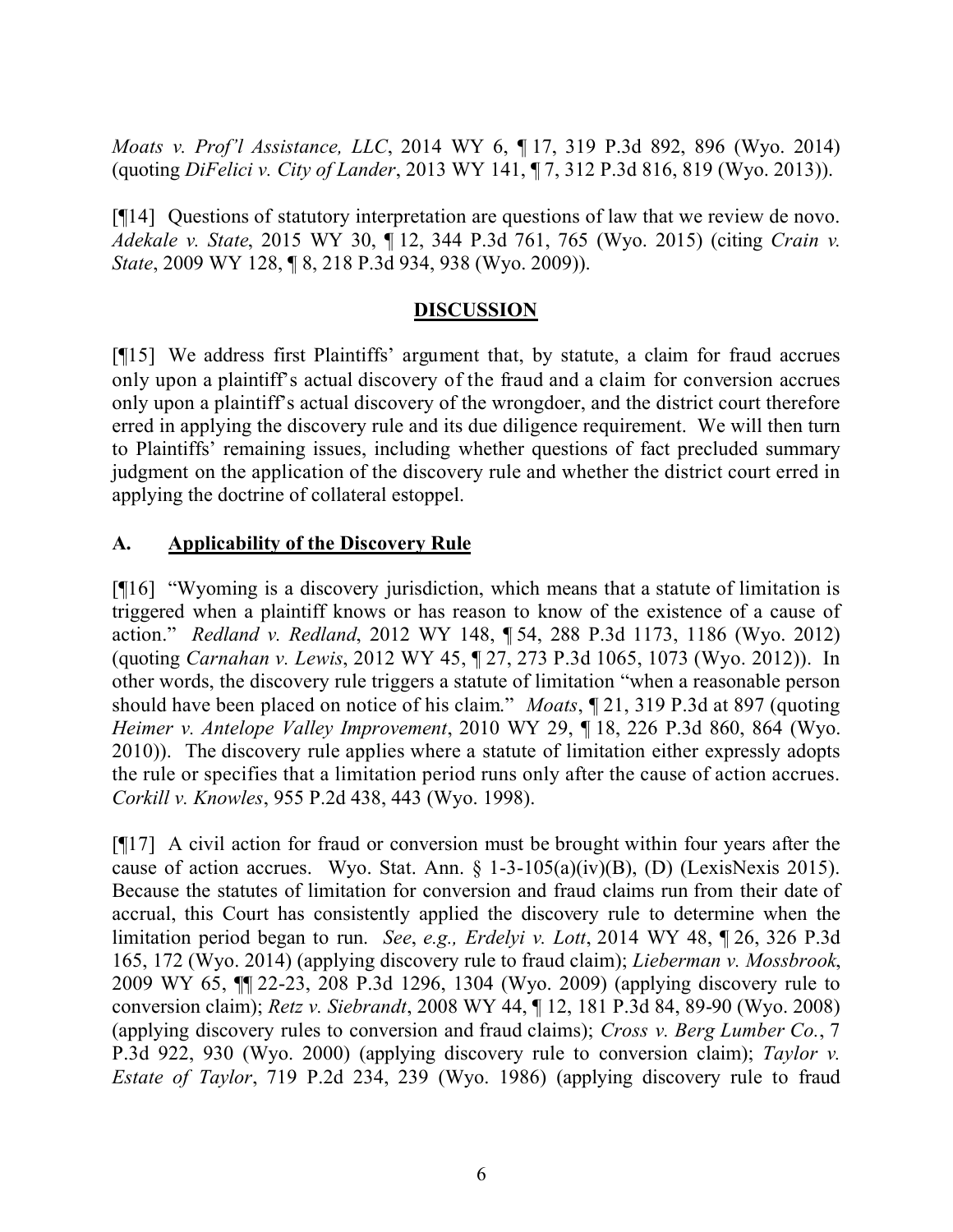claim); *Mason v. Laramie Rivers Co.*, 490 P.2d 1062, 1064 (Wyo. 1971) (applying discovery rule to fraud claim).

[¶18] Plaintiffs contend that this Court has erred in applying the discovery rule to fraud and conversion claims. In so arguing, Plaintiffs point to the language of Wyo. Stat. Ann. § 1-3-106, which provides:

> A cause of action for the wrongful taking of personal property is not deemed to have accrued *until the wrongdoer is discovered*. A cause of action on the ground of fraud is not deemed to have accrued *until the discovery of the fraud*.

Wyo. Stat. Ann. § 1-3-106 (LexisNexis 2015) (emphasis added).

[¶19] Plaintiffs argue that in applying the discovery rule to fraud and conversion claims, this Court has done so with little true analysis and no consideration given to the language of Wyo. Stat. Ann. § 1-3-106. Plaintiffs further argue that pursuant to the plain terms of section 106, claims for conversion and fraud do not accrue until, for conversion, the wrongdoer is actually discovered, and for fraud, until the actual discovery of the fraud. We disagree both with Plaintiffs' premise that this Court's application of the discovery rule has been without consideration of the language used in section 106 and with Plaintiffs' proffered interpretation of the terms "discovered" and "discovery."

[¶20] First, contrary to Plaintiffs' contention that our application of the discovery rule to fraud and conversion claims has been without consideration of the terms used by the legislature, this Court, in *Mason*, expressly addressed the statutory use of the term discovery as it related to the accrual of a fraud claim. Indeed, it was in relation to § 1-3- 106's predecessor that we interpreted the meaning of the term discovery and explained the basis for our interpretation:

Section 1-18 in pertinent part provides:

'Within four years, an \* \* \* action for relief on the ground of fraud; but the case (sic) of action in such case shall not be deemed to have accrued until the discovery of the fraud.'

The basic principle recognized by plaintiffs and prevailing in most jurisdictions, applicable to both law and equity, is that the statute begins to run in fraud cases when there is discovery by the aggrieved party of the facts constituting the fraud. Actual knowledge of the fraud will be inferred if the aggrieved party by the exercise of due diligence could have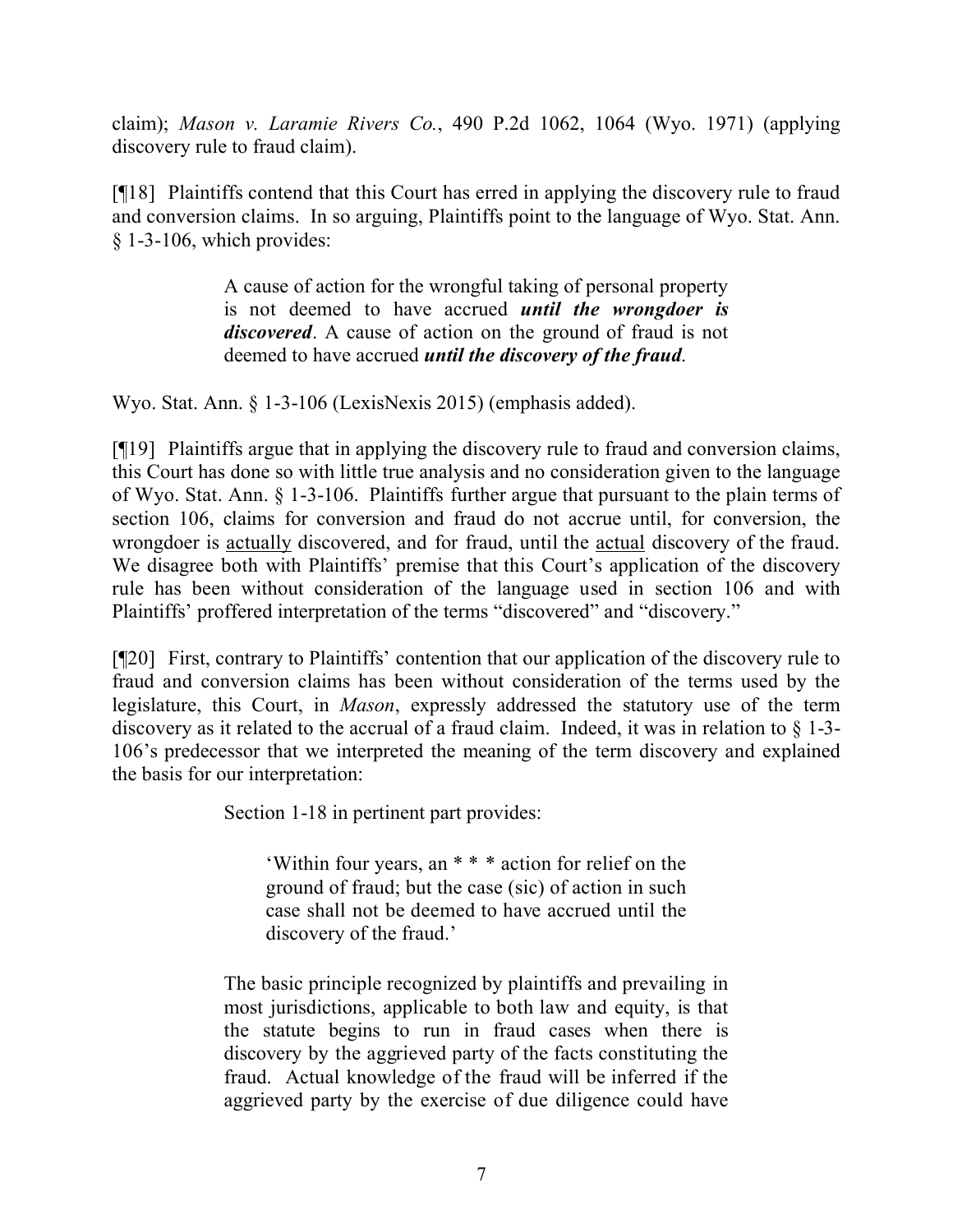discovered it. Some representative cases out of many in the western states showing its various applications and demonstrating the rule are *Tovrea Land and Cattle Company v. Linsenmeyer*, 100 Ariz. 107, 412 P.2d 47; *Condos v. Felder*, 92 Ariz. 366, 377 P.2d 305; *Bainbridge v. Stoner*, 16 Cal.2d 423, 106 P.2d 423; *Greco v. Pullara*, 166 Colo. 465, 444 P.2d 383; *Gerlach v. Schultz*, 72 Idaho 507, 244 P.2d 1095; *Jones v. Jones*, Okl., 459 P.2d 603; *Widger v. Union Oil Co. of Oklahoma*, 205 Okl. 614, 239 P.2d 789; *Dilley v. Farmers Insurance Group*, 250 Or. 207, 441 P.2d 594; *Heard v. Coffey*, 218 Or. 275, 344 P.2d 751; *Huycke v. Latourette*, 215 Or. 173, 332 P.2d 606; *Taylor v. Moore*, 87 Utah 493, 51 P.2d 222; *Strong v. Clark*, 56 Wash.2d 230, 352 P.2d 183; and *Davis v. Harrison*, 25, Wash.2d 1, 167 P.2d 1015.

We hold that the words 'until the discovery of the fraud' appearing in § 1-18 mean from the time the fraud was known or could have been discovered in the exercise of reasonable diligence. They do not necessarily mean until the party complaining had actual notice of the fraud alleged to have been committed.

*Mason*, 490 P.2d at 1064.

[¶21] The meaning this Court gave the term discovery in *Mason* is reflected in our cases applying the discovery rule to fraud and conversion claims. *See Retz*, ¶ 12, 181 P.3d at 89-90 (citing *Mason* for the meaning of "discovery" when considering conversion claim); *Lieberman*, ¶ 23, 208 P.3d at 1304 (citing *Retz* for the meaning of "discovery" when considering conversion claim); *Erdelyi*, ¶ 26, 326 P.3d at 172 (citing *Retz* and *Mason* for the meaning of "discovery" when considering fraud claim). We thus find it clear that our application of the discovery rule to determine when a claim for fraud or conversion accrues was deliberate and not happenstance. We next consider then whether the meaning we gave the statutory term "discovery" in *Mason* is supported by our principles of statutory interpretation.

[¶22] In any question of statutory interpretation, our primary objective is to give effect to the legislature's intent. *L&L Enters. v. Arellano (In re Arellano)*, 2015 WY 21, ¶ 13, 344 P.3d 249, 252 (Wyo. 2015). "Where legislative intent is discernible a court should give effect to the 'most likely, most reasonable, interpretation of the statute, given its design and purpose.'" *Adekale*, ¶ 12, 344 P.3d at 765 (quoting *Rodriguez v. Casey*, 2002 WY 111, 120, 50 P.3d 323, 329 (Wyo. 2002)). In light of this objective, we have said: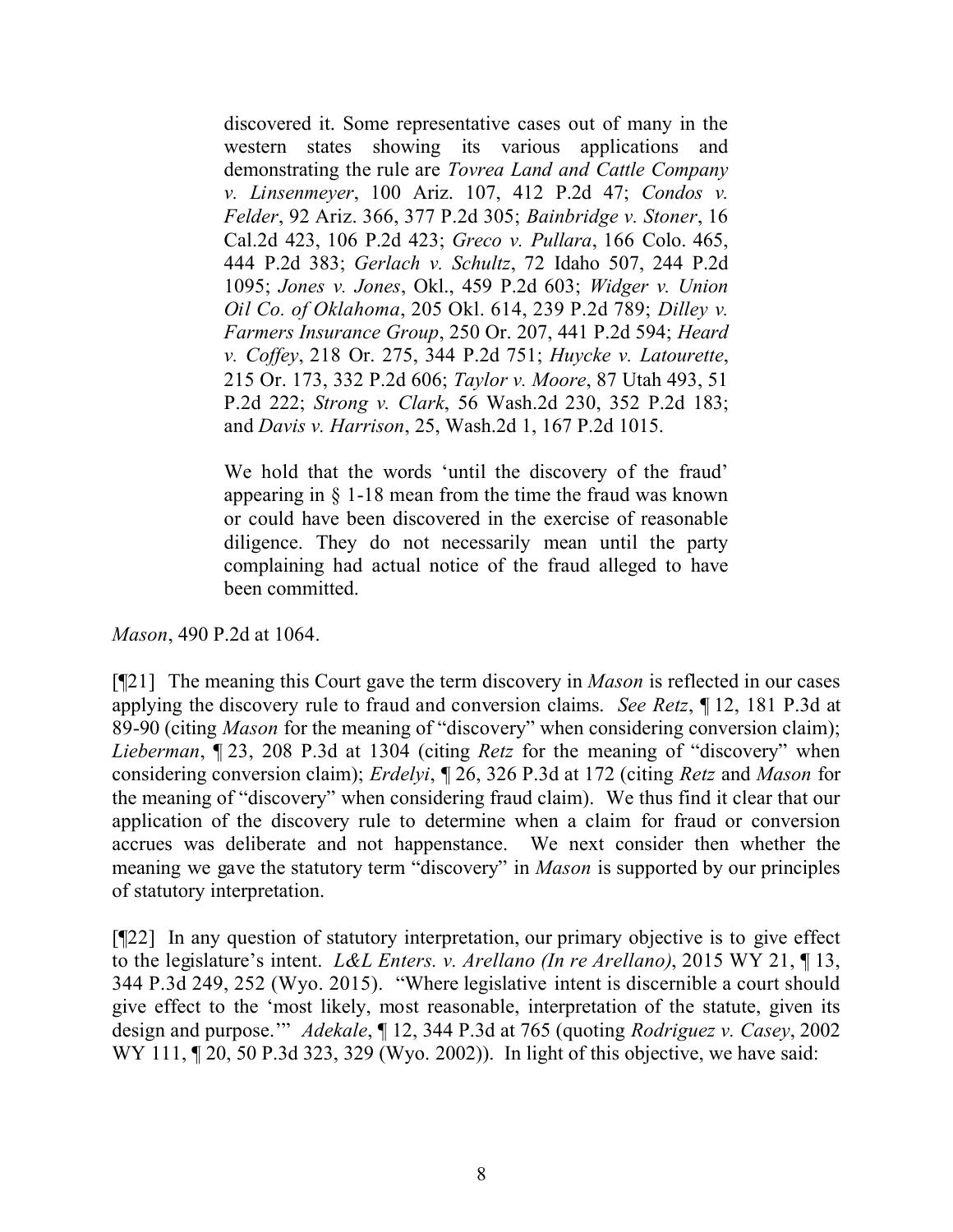We therefore construe each statutory provision *in pari materia*, giving effect to every word, clause, and sentence according to their arrangement and connection. To ascertain the meaning of a given law, we also consider all statutes relating to the same subject or having the same general purpose and strive to interpret them harmoniously. We presume that the legislature has acted in a thoughtful and rational manner with full knowledge of existing law, and that it intended new statutory provisions to be read in harmony with existing law and as part of an overall and uniform system of jurisprudence. When the words used convey a specific and obvious meaning, we need not go farther and engage in statutory construction.

*Nicodemus v. Lampert*, 2014 WY 135, ¶ 13, 336 P.3d 671, 674 (Wyo. 2014) (citing *Estate of Dahlke ex rel. Jubie v. Dahlke*, 2014 WY 29, ¶¶ 36–37, 319 P.3d 116, 125–26 (Wyo. 2014)).

[¶23] Because our primary consideration in interpreting statutory terms is legislative intent, we look first to the legislature's objectives in creating statutes of limitation. This is not a new question. We have stated:

> Statutes of limitation have long been a part of the jurisprudence of the United States, all its states and the State of Wyoming. They are pragmatic devices to save courts from stale claim litigation and spare citizens from having to defend when memories have faded, witnesses are unavailable by death or disappearance and evidence is lost. Statutes of limitation are arbitrary by their very nature and do not discriminate between the just and unjust claim. They are not judicially made but represent legislative and public policy controlling the right to litigate. The statutes operate against even the most meritorious of claims and courts have no right to deny their application. When considering the statute of limitations, the nature of injury, its extent, the amount of money damages involved, social considerations, and the emotional appeal the facts may have must pass to the background. **The circumstances are only significant in the bearing they may have on where the cause of action arose, when it arose and when the time expired for pursing the applicable judicial remedy.**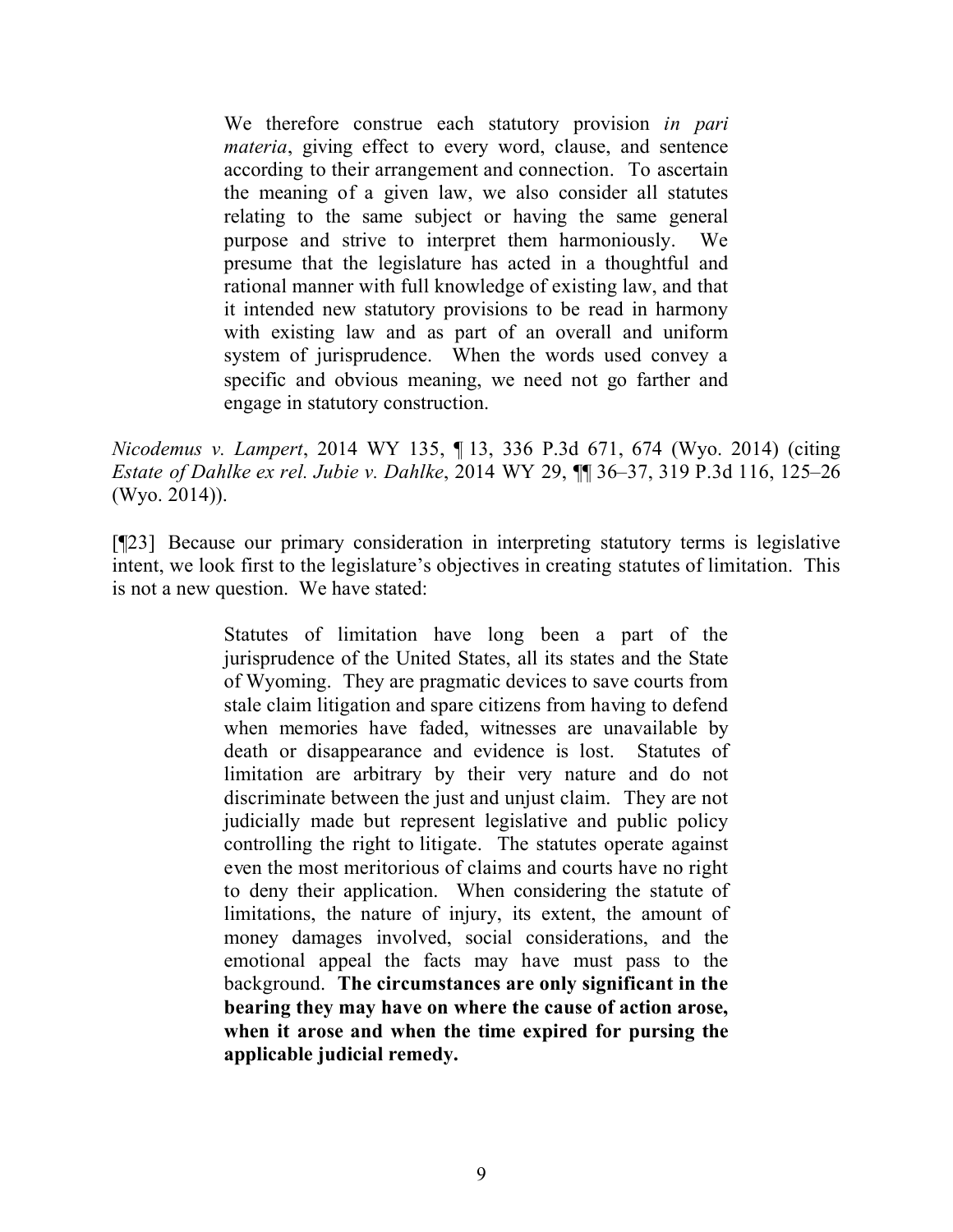*Nowotny v. L&B Contract Indus.*, 933 P.2d 452, 458 (Wyo. 1997) (quoting *Duke v. Housen*, 589 P.2d 334, 340 (Wyo. 1979)) (emphasis in original).

[¶24] More recently, we have observed:

The purpose of statutes of limitation is to save courts from stale claim litigation; spare citizens from having to defend when memories have faded, witnesses have died or disappeared and evidence is lost; *prevent parties from sleeping on their rights; and require diligence*.

*Lieberman*, ¶ 25, 208 P.3d at 1305 (citing *Swinney v. Jones*, 2008 WY 150, ¶ 7, 199 P.3d 512, 515 (Wyo. 2008)) (emphasis added).

[¶25] The meaning this Court gave the term discovery in *Mason* is consistent with these legislative objectives. Interpreting discovery to mean the time the fraud or conversion, or in the case of conversion, the identity of the wrongdoer, was actually discovered or could have been discovered in the exercise of reasonable diligence serves the goals of requiring parties to be diligent in pursuing their claims and avoiding litigation of stale claims. On the other hand, the interpretation Plaintiffs advocate would leave reasonable diligence out of the equation and allow a party to pursue a stale claim that could have been brought earlier with the exercise of reasonable diligence, contrary to the objectives of a statute of limitations.

[¶26] We find additional support for the meaning we have assigned the terms "discovered" and "discovery" in our presumption "that the legislature has acted in a thoughtful and rational manner with full knowledge of existing law, and that it intended new statutory provisions to be read in harmony with existing law and as part of an overall and uniform system of jurisprudence." *Nicodemus*, ¶ 13, 336 P.3d at 674. Wyoming has long been a discovery state, meaning a statute of limitations is triggered when a party knows or should know his claim has accrued. *See Nowotny*, 933 P.2d at 456 ("The acceptance of the discovery rule in Wyoming is attributed to *Duke v. Housen*, 589 P.2d 334 (Wyo. 1979)[.]"). Wyo. Stat. Ann. § 1-3-106 does nothing more than define when conversion and fraud claims accrue. It does not speak to when the triggering discoveries are deemed to have been made, and it contains no terms to preclude application of the discovery rule.

[¶27] Along these same lines, we have held that "[w]hen this Court interprets a statute and the legislature makes no material legislative change in the provision thereafter, the legislature is presumed to acquiesce in the Court's interpretation." *Wyo. Dep't of Revenue v. Qwest Corp.*, 2011 WY 146, ¶ 23, 263 P.3d 622, 629 (Wyo. 2011) (quoting *SLB v. JEO*, 2006 WY 74, 14, 136 P.3d 797, 801 (Wyo. 2006)). Here again, we have long applied the discovery rule to fraud and conversion claims, and the legislature has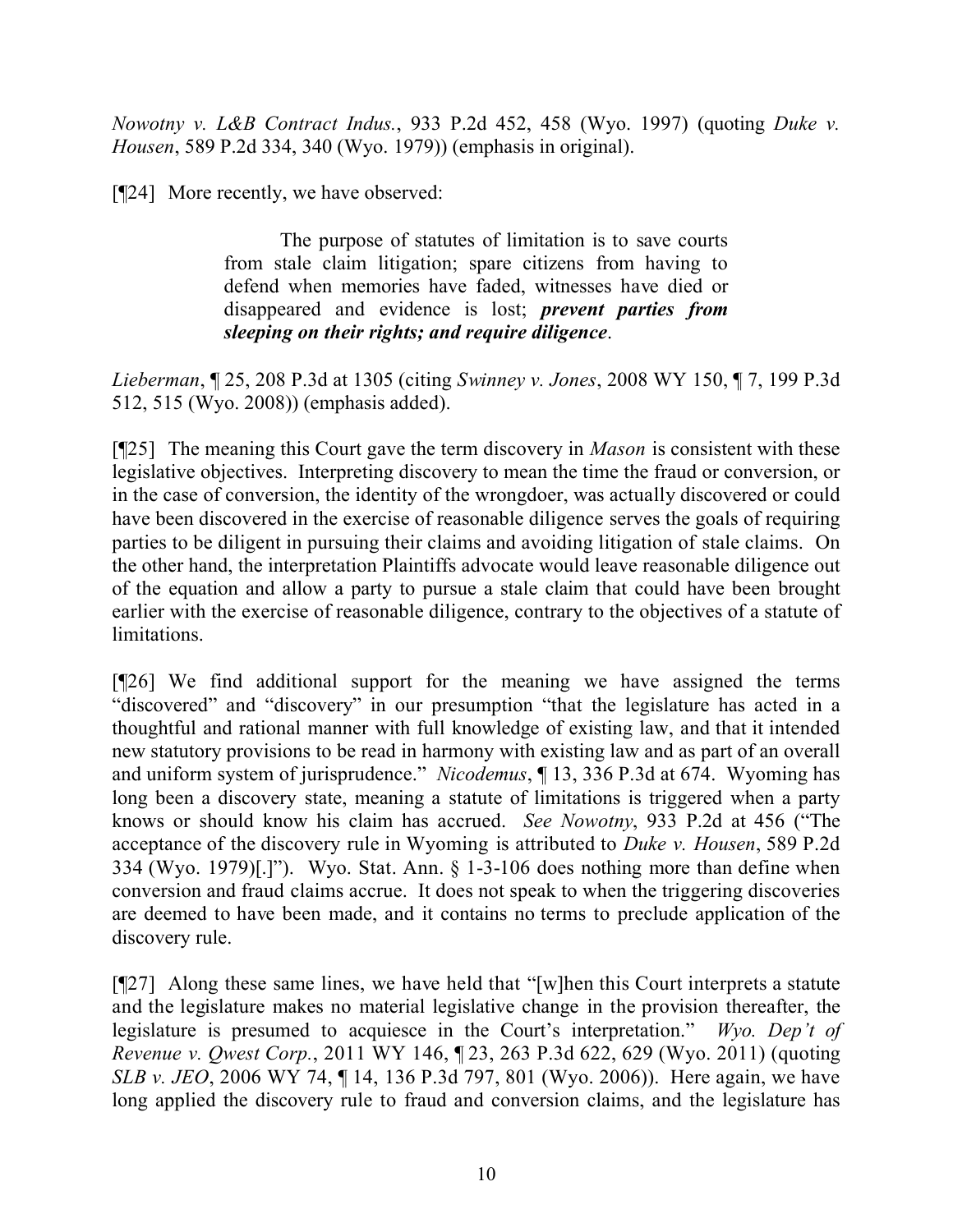taken no steps to revise the statute to reject that application. We therefore presume that the legislature has acquiesced in our interpretation of  $\S$  1-3-106.<sup>1</sup>

[¶28] Finally, we observe that our interpretation of the terms "discovery" and "discovered" is consistent with the interpretation other jurisdictions have given these terms in similar statutes. For example, Ohio has a statute governing the accrual of fraud and conversion claims, which provides that "[i]f the action is  $* * *$  for the wrongful taking of personal property, the causes thereof shall not accrue until the wrongdoer is discovered; nor, if it is for fraud, until the fraud is discovered." Ohio Rev. Code Ann. § 2305.09(E) (West 2014). The Ohio Supreme Court has interpreted this language to be a statutory incorporation of the discovery rule. *Investors REIT One v. Jacobs*, 546 N.E.2d 206, 211 (Ohio 1989); *see also*, *e.g.*, *Wilde v. Westland Dev. Co., Inc.*, 2010 NMCA-085, 148 N.M. 627, ¶ 18, 241 P.3d 628, 635 (N.M. Ct. App. 2010) (discovery as used in fraud/conversion claim accrual statute means discovery of such facts as would, on reasonable diligent investigation, lead to knowledge of the fraud or other injury); *Nerco Minerals Co. v. Morrison Knudsen Corp.*, 90 P.3d 894, 901 (Idaho 2004) (discovery as used in fraud claim accrual statute means actual discovery or time fraud could have been discovered with reasonable diligence); *Thomas v. Sifers*, 535 F.Supp.2d 1200, 1206 (D. Kan. 2007) (discovery as used in fraud claim accrual statute means actual discovery or time fraud could have been discovered with reasonable diligence); *Allen v. Lawyers Mut.* 

Against this backdrop of "legisprudence (the jurisprudence of legislation)," a useful outline of this court's method of statutory interpretation emerges. We read the text of the statute and pay attention to its internal structure and the functional relation between the parts and the whole. We make the determination as to meaning, that is, whether the statute's meaning is subject to varying interpretations. If we determine that the meaning is not subject to varying interpretations, that may end the exercise, although we may resort to extrinsic aids of interpretation, such as legislative history if available and rules of construction, to confirm the determination.

 <sup>1</sup> Plaintiffs argue against application of this rule of interpretation, and in fact any rule of interpretation, contending that because the Wyo. Stat. Ann. § 1-3-106 is clear and unambiguous, there is no room for this Court to apply rules of interpretation. Although we agree that the statute is clear and unambiguous, we reject Plaintiffs' argument as a misunderstanding of statutory interpretation. There is nothing inconsistent in finding a statute unambiguous and also using our rules of interpretation. We do not use the rules to supplement or change the terms of a statute, but rather to aid in confirming the meaning the legislature intended for the terms it used. We have explained:

*Parker Land & Cattle Co. v. Wyo. Game and Fish Comm'n*, 845 P.2d 1040, 1045 (Wyo. 1993) (footnote omitted); *see also Arellano*, ¶¶ 13-21, 344 P.3d at 252-54 (finding provision of workers' compensation act unambiguous but applying rules of interpretation to ascertain its meaning); *Walker v. State*, 2013 WY 58, ¶¶ 21-23, 302 P.3d 182, 188-89 (Wyo. 2013) (finding felony stalking statute unambiguous but applying rules of interpretation to determine its meaning).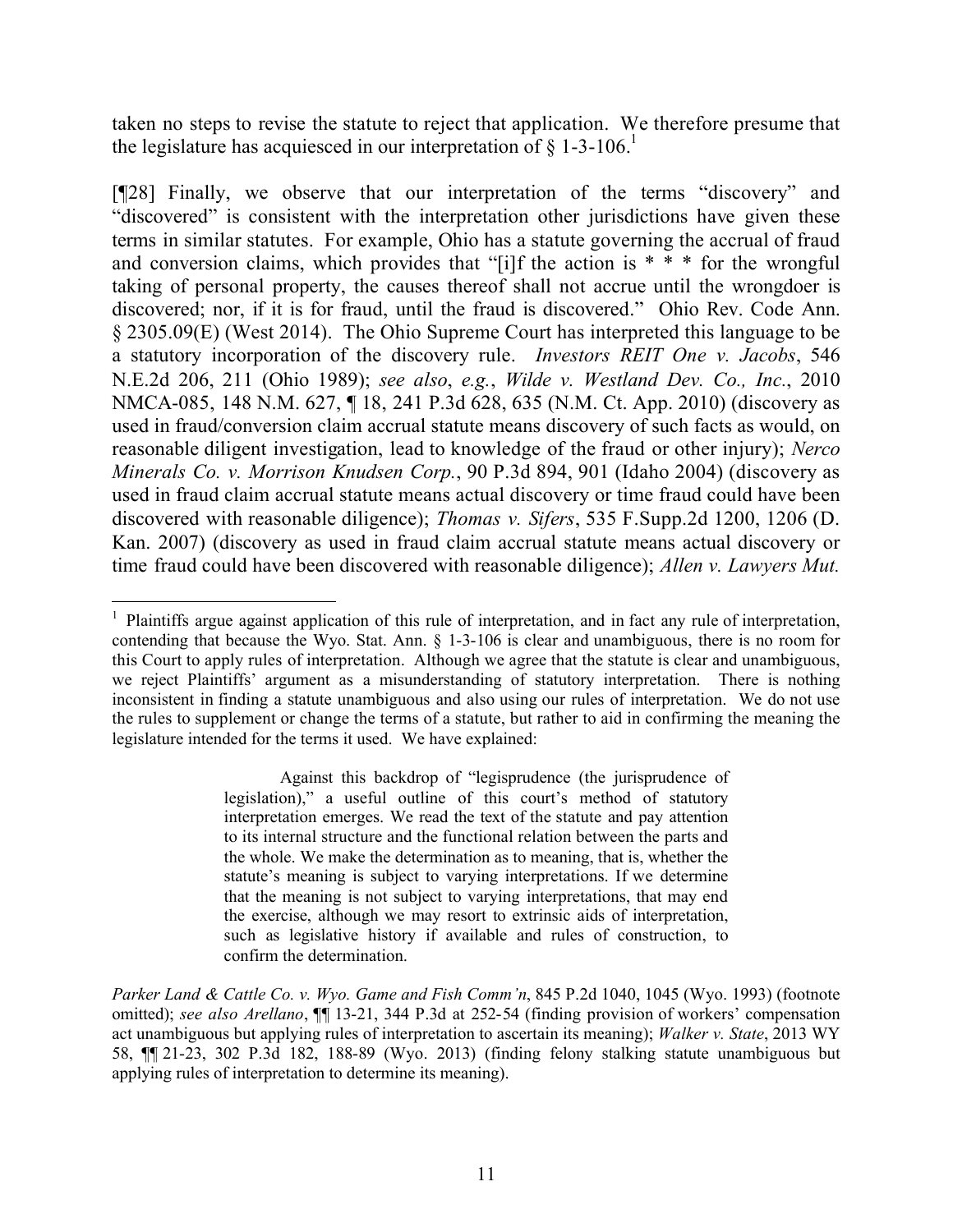*Ins. Co. of Kentucky*, 216 S.W.3d 657, 661-62 (Ky. Ct. App. 2007) (discovery as used in fraud claim accrual statute means actual discovery or time fraud could have been discovered with ordinary diligence); *Gilmore v. Chicago Title Ins. Co.*, 926 S.W.2d 695, 698 (Mo. Ct. App. 1996) (discovery as used in fraud claim accrual statute means actual discovery or time fraud could have been discovered with due diligence); *Fitzgerald v. Cmty. Redevelopment Corp.*, 811 N.W.2d 178, 193-94 (Neb. 2012) (discovery as used in fraud claim accrual statute means discovery of facts sufficient to put a person of ordinary intelligence and prudence on inquiry); *Mountain Land Properties, Inc. v. Lovell*, 46 F.Supp.3d 609, 624 (W.D. N.C. 2014) (discovery as used in fraud claim accrual statute means actual discovery or time fraud could have been discovered with reasonable diligence); *Bixby v. KBR, Inc.*, 895 F.Supp.2d 1075, 1090 (D. Oregon 2012) (discovery as used in fraud claim accrual statute operates in conjunction with discovery rule); *Shiozawa v. Duke*, 2015 UT App. 40, ¶ 13, 344 P.3d 1174, 1179 (Utah Ct. App. 2015) (discovery as used in fraud claim accrual statute means actual discovery or time fraud could have been discovered with reasonable diligence); *Shepard v. Holmes*, 185 Wash.App. 730, ¶ 26, 345 P.3d 786, 790 (Wash. Ct. App. 2014) (statute providing for accrual of fraud claim upon discovery "effectively codifies the discovery rule as the basis on which a claim for fraud  $* * * \text{accrues}'$ ).<sup>2</sup>

[ $[$ [29] Based on the foregoing, we conclude that pursuant to  $\S$  1-3-106, a claim for conversion accrues when a plaintiff actually discovers the wrongdoer's identity or could have discovered that identity through the exercise of reasonable diligence. Likewise, we conclude that a claim for fraud accrues when a plaintiff actually discovers the fraud or could have discovered the fraud through the exercise of reasonable diligence. We thus adhere to our prior decisions holding that the discovery rule applies to the running of the limitation periods for conversion and fraud claims.

## **B. Application of the Discovery Rule**

[¶30] The parties do not necessarily dispute the facts insofar as they concern the manner of Defendant Kirchhefer's theft or the approximate dates when J&B accountants informed Plaintiffs of discrepancies related to beer costs and revenues. They do dispute whether Plaintiffs exercised reasonable diligence in investigating and discovering their claims for conversion and fraud.

[¶31] The application of the discovery rule is a mixed question of fact and law, making it a difficult candidate for summary judgment:

> The application of the discovery rule to a statute of limitations involves a mixed question of law and fact;

 <sup>2</sup> In our review of claim accrual statutes from other states that use the term "discovery" to trigger the accrual, we were unable to find any interpretation of the term that differed from the interpretation we have given the term, and Plaintiffs have directed the Court to no such decisions.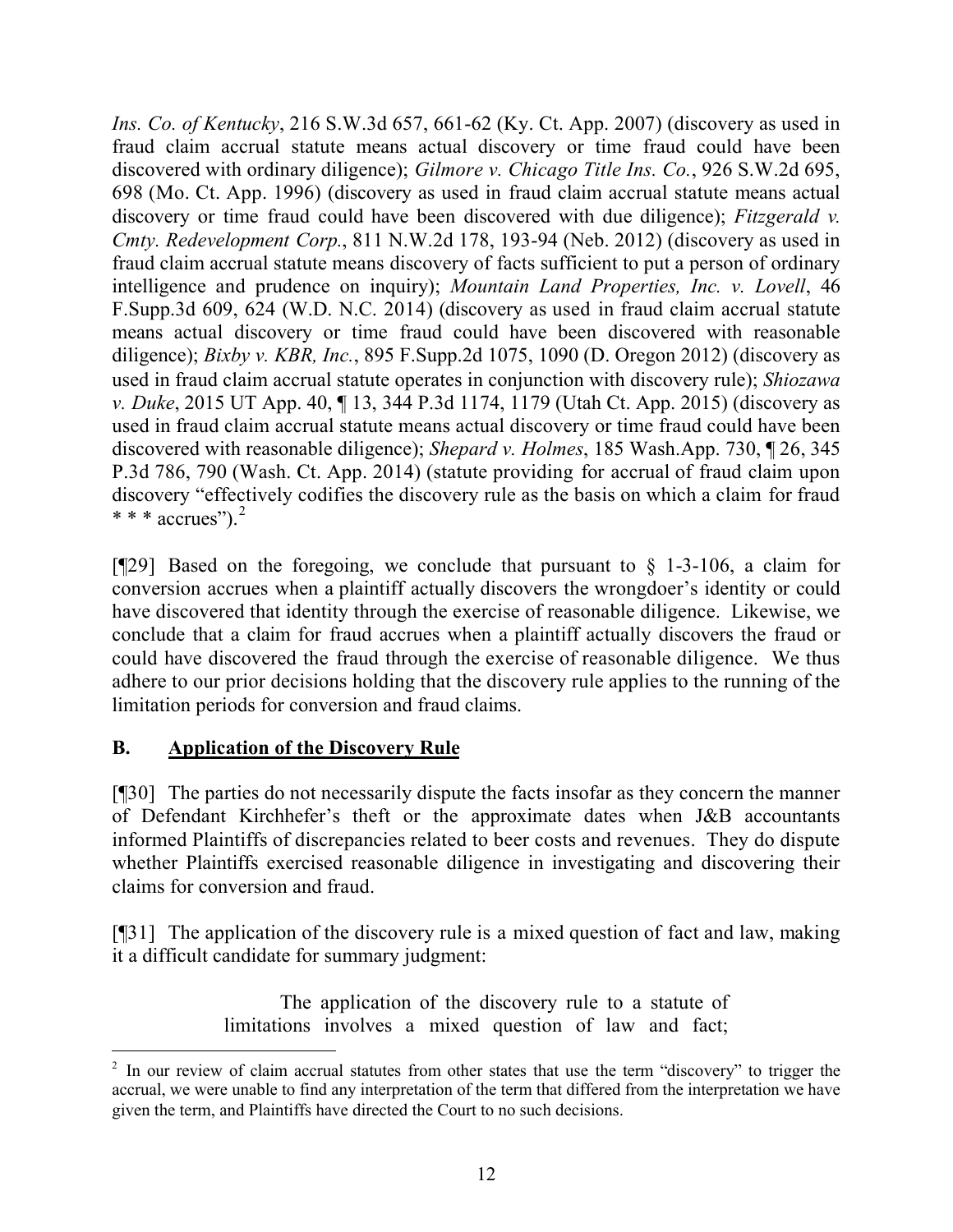consequently, the entry of summary judgment on the issue of when a statute of limitations commences to run is typically inappropriate. *See, e.g.*, *Cathcart v. Meyer*, 2004 WY 49, ¶ 30, 88 P.3d 1050, 1062–63 (Wyo.2004); *Murphy v. Housel & Housel*, 955 P.2d 880, 883 (Wyo.1998). The question can only be resolved as a matter of law if uncontroverted facts establish when a reasonable person should have been placed on notice of his claim. *Hiltz v. Robert W. Horn, P.C.*, 910 P.2d 566, 569 (Wyo.1996).

*Moats*, ¶ 21, 319 P.3d at 897 (quoting *Heimer v. Antelope Valley Improvement*, 2010 WY 29, ¶ 18, 226 P.3d 860, 864 (Wyo. 2010)).

[¶32] This Court recently addressed what constitutes due diligence in the context of the discovery rule. We defined it as:

> Such a measure of prudence, activity, or assiduity, as is properly to be expected from, and ordinarily exercised by, a reasonable and prudent [person] under the particular circumstances; not measured by any absolute standard, but depending on the relative facts of the special case.

*Moats*, ¶ 22, 319 P.2d at 897 (quoting *In Re Estate of Novakovich*, 2004 WY 158, ¶ 27, 101 P.3d 931, 938 (Wyo. 2004)).

[¶33] We stated further in *Moats* that due diligence is that diligence "which is reasonable under the circumstances and not all possible diligence which may be conceived." *Moats*, ¶ 22, 319 P.2d at 897 (quoting *In re Adoption of CAM*, 861 P.2d 1102, 1105 (Wyo. 1993)). "Due diligence must be tailored to fit the circumstances of each case. It is that diligence which is appropriate to accomplish the end sought and which is reasonably calculated to do so." *Id.*

[¶34] Defendants cite to the dates when J&B's accountant informed Plaintiffs of losses on the store's beer sale (as early as 1997 for Robert Kroenlein) and the lack of complexity in Defendant Kirchhefer's thefts to support their argument that Plaintiffs knew or should have known of their fraud and conversion claims by 2002 at the latest. Specifically, Defendants assert that "[a]s operator of the Liquor Store, Kroenlein had reports from his accountant in 2002 showing a loss on beer as well as the Orrison invoices, and access to the inventory−all of the information that he would have relied on in determining fraud." The district court essentially echoed this argument in granting summary judgment, concluding that "[t]he scheme employed by Kirchhefer was not complex, certainly was not carried out in hiding, and was easily discoverable by [the] Aldens, had they chosen to look."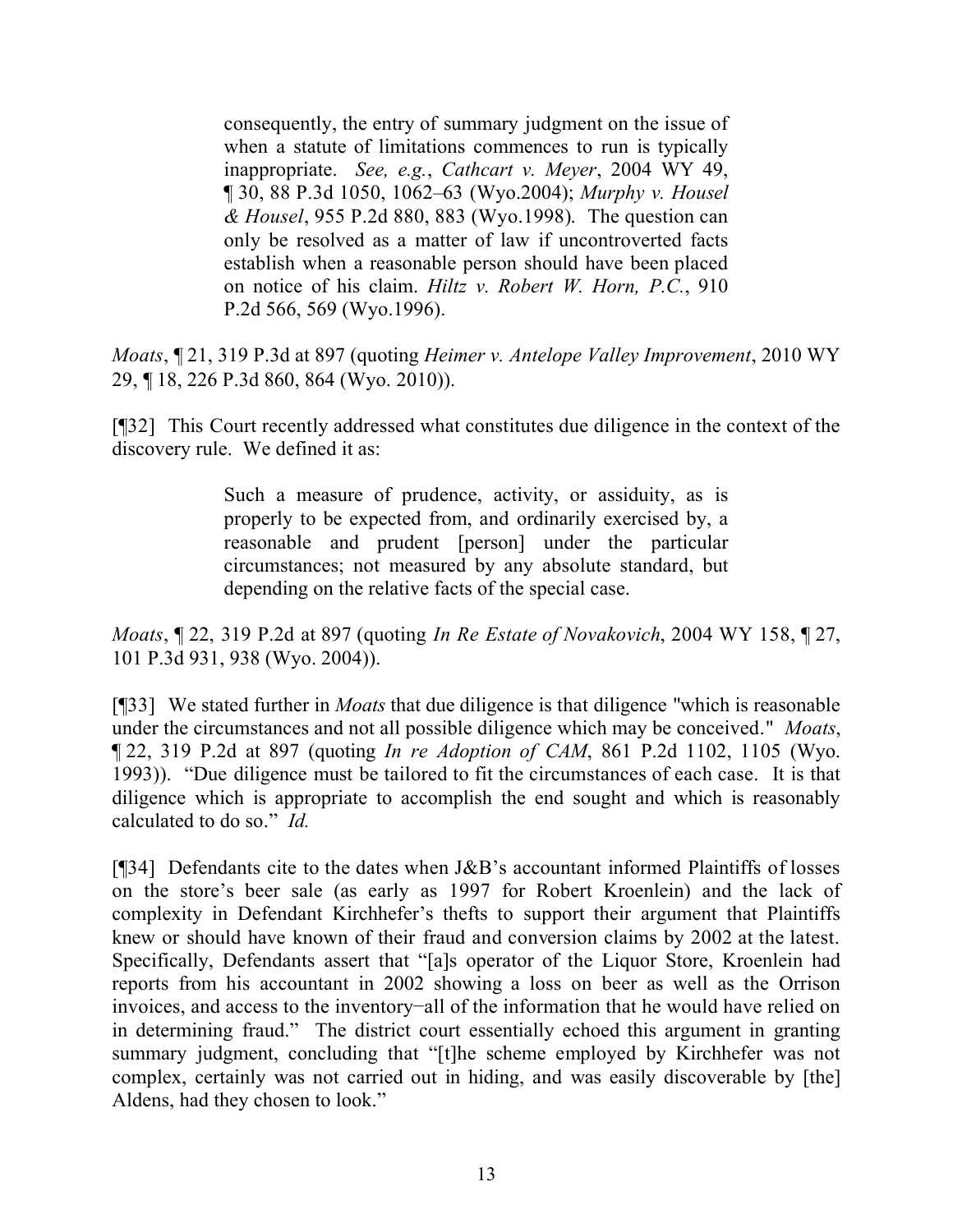[¶35] In contrast to this view that determining the cause of J&B's beer losses was a simple matter of just looking, Eric Alden described, in his affidavit opposing summary judgment, the efforts he undertook to identify the cause of the beer losses. He attested:

> 3. In mid-2005, I became aware that the accounting had apparent inconsistencies. The most major of the inconsistencies involved monthly beer costs and income. Some documents I examined showed the amount spent on beer purchases was greater than the revenue derived from the sale of beer. I talked to the bookkeeper at the accounting firm and learned that the beer cost numbers came from a totaling of the invoices from the three beer distributors and the beer income numbers came from a total of the charges run up on the cash register on the "beer" key and an estimated fraction of the bar sales attributed to beer. I suspected that the accounting system was inaccurate. \* \* \*

> 4. I first questioned the source of the information used to estimate the fraction of bar sales attributed to beer. This appeared to be a simple guess. I had the store manager and employees keep track of the income from bar sales separating beer sales from liquor sales. Simultaneously, I had the manager determine whether products received from beer distributors was being improperly keyed into the register as liquor products. This was a possibility because certain malt beverage products bear the names of liquor companies. Products like wine coolers, Smirnoff and Bacardi flavored drinks and other flavored drinks like Mike's Hard Lemonade are actually malt beverages and are distributed through beer distributors while wines and Smirnoff vodka and Bacardi rum are distributed through the Wyoming Liquor Commission. If products purchased from beer distributors were being reported as sales of liquor products purchased from the state, then the system would under-report the actual income from beer products.

> 5. I instructed the manager to go over the categories of products and make sure all items received from beer distributors were keyed into the register as beer sales and to retrain the staff to make sure this was being done properly. I also had the bar register reset to report beer sales separately from sales of mixed drinks and had the actual numbers reported to the bookkeeper rather than estimates. The next month's report no longer showed beer purchases greater than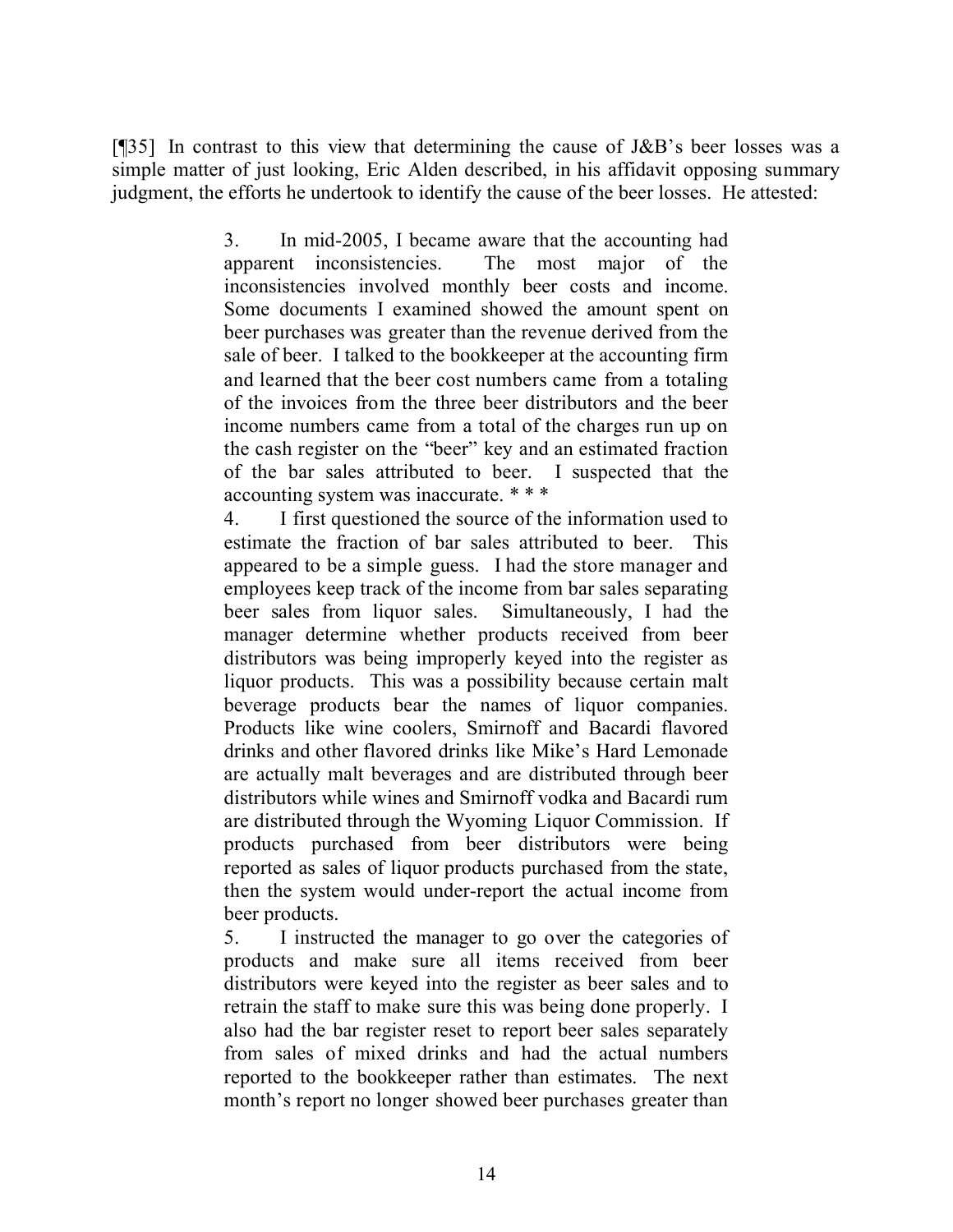beer sales. I thought I had identified and dealt with the problem.

6. Several months later the discrepancy between beer sales and purchases appeared again. Then it went away for two months then it came back again. I looked into the question further. I determined that the schedule of beer deliveries influenced the report. For the suspect months there were only four weekends but there were five Tuesdays. This was significant because most beer was sold on weekends and was delivered and paid for on Tuesdays. A month with only four weekends resulted in lower monthly beer sales and one with more Tuesdays resulted in greater beer costs. Because these months fall on a three month cycle the months with shortage only appeared every third month. I again thought that I had identified the source of the problem.

\* \* \* \*

8. In 2006 I received a report for the entire year of 2005 in connection with the tax return. The beer numbers still looked wrong. The income from beer sales was not commensurate with the amount the store was spending on beer. I kept track of the numbers for the first few months of the year and the problem was not happening, then as beer sales increased in the late spring and summer the discrepancies reappeared. I then suspected that this was not simply an accounting problem and might be a theft problem. My initial concern was employee theft. Because I was not sure who might be involved, I did not share my concerns with the store manager or any employees. Instead, I observed employees both when I was present and also on the videotape recording system which was in the store.

#### \* \* \* \*

10. Once I moved to Torrington in January, 2007, I continued to examine the books and observe the activities at the store looking for signs of thefts. As winter ended and the summer season began the beer shortfalls began to appear again, especially in months with five delivery dates. The store was equipped with an old videotape surveillance system which I reviewed with increasing frequency. That system required me to watch an eight hour video tape at a maximum speed of double actual speed so it took four hours to view an eight hour tape. There were two cameras and only one would record at a time so I would watch one or the other every few days.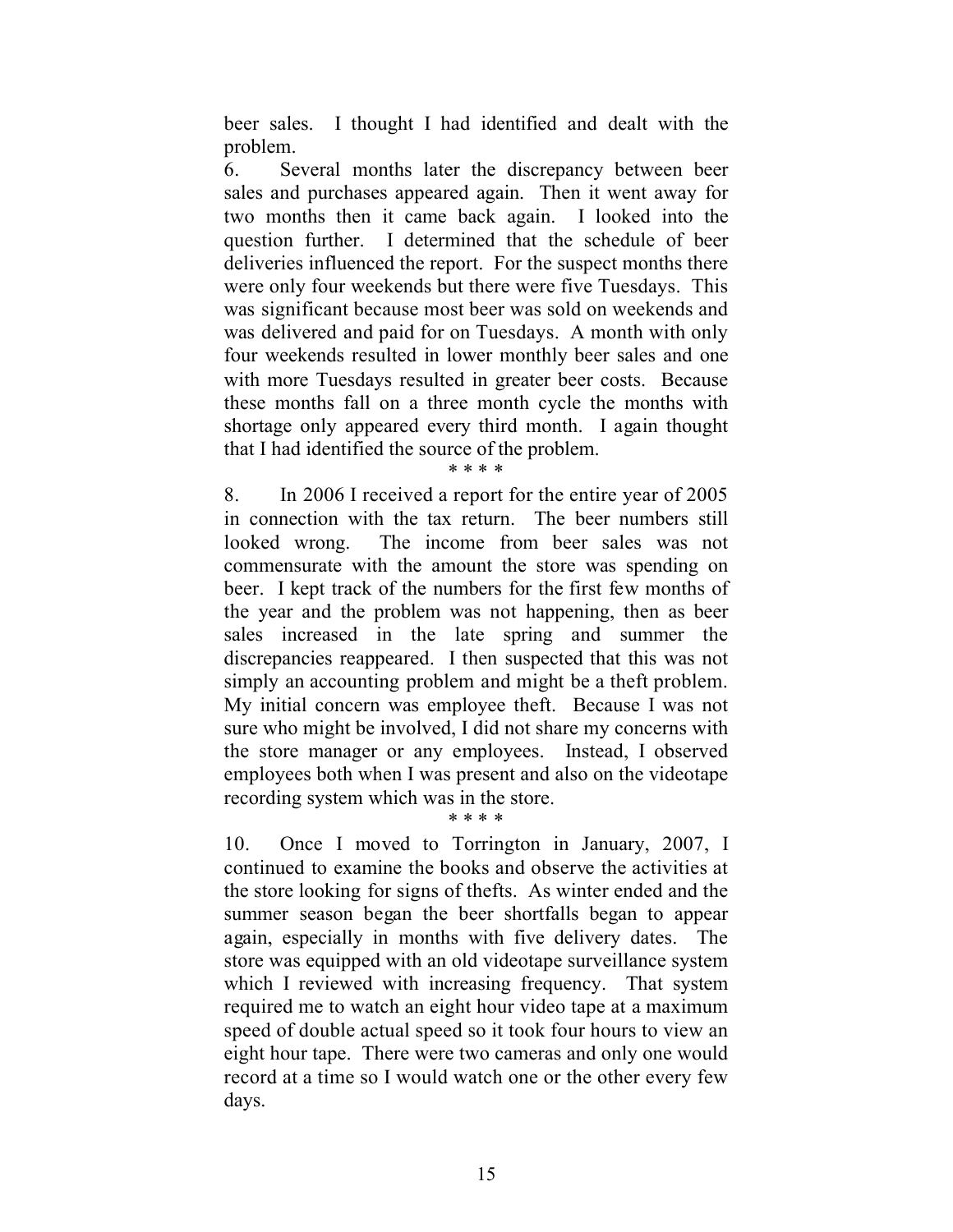11. On several occasions during the spring and summer of 2007 I spot-checked the beer deliveries to see if the invoiced amounts were correct. For Coors deliveries I watched the video of the front door during deliveries and counted the beer as it was brought in. For the deliveries coming from Orrison Distributing I counted the beer as it was stacked in the alley from the truck. Because I did not want the thief to know I was investigating, I would count three of four selected items and later compare my count to the invoice presented by Gary Kirchhefer after the delivery was complete. The items I chose to count were the larger orders such as cases of Bud Light bottles or twelve packs of Bud Light cans. I did these spot checks four or five times and the amounts I counted in the alley were always identical to amounts shown on the invoices.

12. As the summer of 2007 went on it appeared that beer was still somehow "leaking" from the store and the amounts were too large to be simply pilferage. I decided that the beer could not be leaving during the day because I would have seen that so I guessed that it was being taken out at night. I hypothesized that the beer must be being taken out of the store after hours. This would have been occurring through the back door because the front door opened on a main street and any activity like that would have been open to observation. Because the back door was secured by a bar on the inside I assumed the thief must have been entering through the front door using a key. Over the years a number of former employees had been entrusted with keys and even though these had all been returned I thought that someone might have duplicated one of them and thereby had access to the store.

13. For several weeks in late July 2007, I went to the store after closing each evening and counted and observed the beer inventory surreptitiously. I would return the next morning and compare the situation with my observations from the night before. On no occasions did I observe any change in the beer status. The only days that I was unable to get a clean count the next morning were the days that deliveries were made. These occurred on Tuesdays and Fridays. On those days the Orrison beer truck was already there before the store opened at 7:00. The truck would arrive around 6:00 and unload beer onto the ground in the alley and as soon as the manager arrived at 6:30 she would open the back door so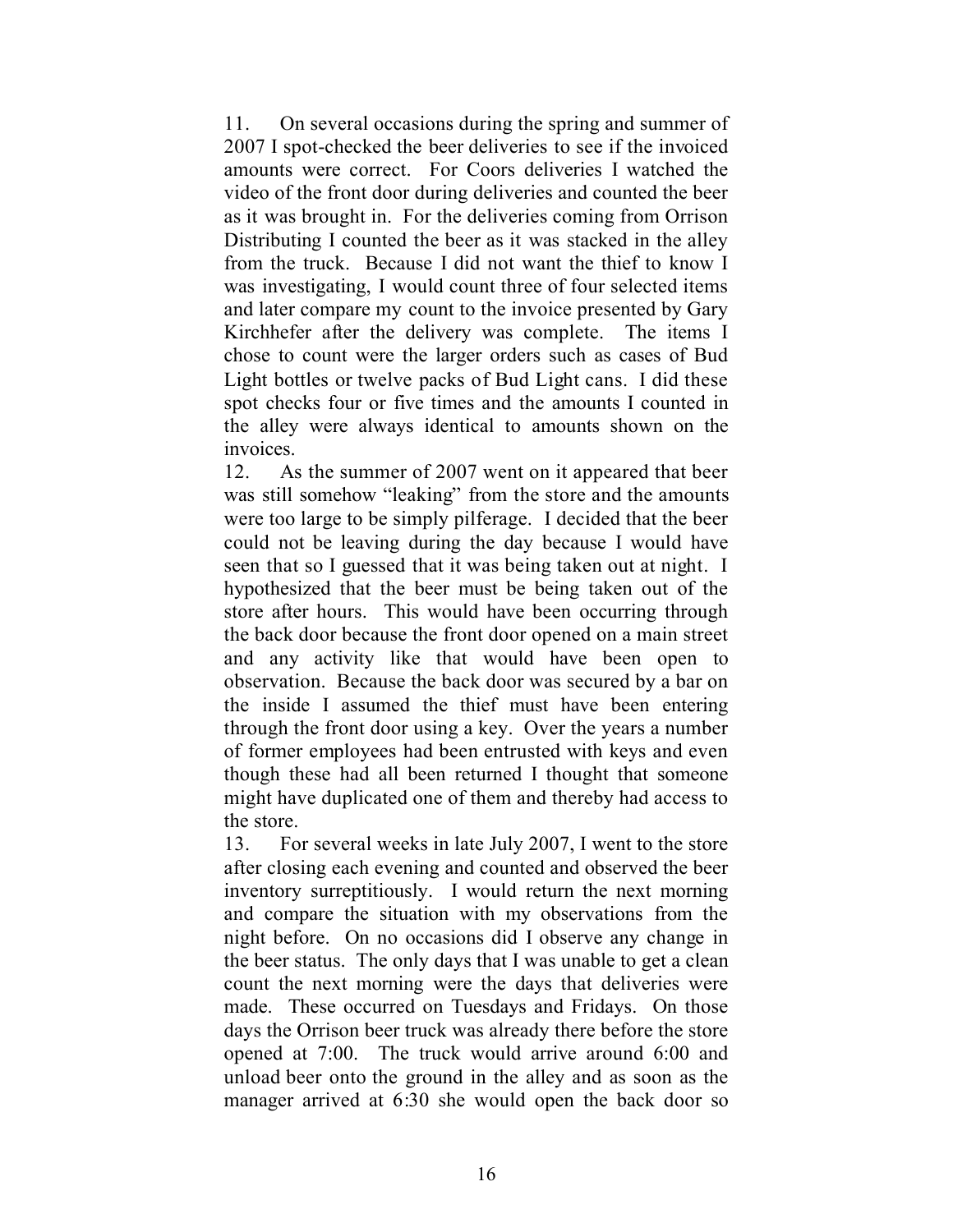Gary Kirchhefer could start loading beer into the store while she got ready to open up. The Coors deliveries would come in through the front door starting at 7:00 or a little earlier.

14. At that time I was completely convinced that the "missing" beer was actually arriving at the store and then being secretly taken from the store. I did not imagine that the beer was not being delivered at all. The Orrison deliveries were being made by two employees on the truck. Then Gary Kirchhefer, the regional representative, would arrive as well. I did not believe it possible that multiple employees of Orrison were colluding in diverting the beer. The employees on the truck would change periodically with a different helper assisting the driver. I believed this would prevent any coordinated efforts at theft. Also, Mr. Kirchhefer was a trusted employee of Orrison and a person of good reputation and appearance. Because Orrison had its complete business and reputation at risk, I believed that it would take every precaution to avoid theft problems with its business. I did not and could not believe that my beer supplier was systematically stealing from me.

15. Because I believed the beer was being taken from the store and the only times available for such major thefts were the nightimes (sic) immediately before delivery days I spent the month of August 2007, watching the videotapes of the front door during the hours from closing on Monday and Thursday until opening on Tuesday and Friday each week. This required sitting in the office for four hours watching video twice a week of a door in the dark looking for someone sneaking into the store. Nothing happened on any of these videotapes.

16. By late August 2007, I felt that the store was not being entered at night to steal the beer. In order to confirm that, I decided to surreptitiously inventory the beer at night after closing on the nights before delivery days and then again the next morning and compare the differences to the amounts shown on the invoices. At this point I was still concerned that my manager or one of my employees was involved in the thefts. Because I did not want anyone to know what I was doing I waited until about half an hour after the store closed, then went back to the store and parked in the back where no one could see me. I walked around to the front door and let myself in avoiding turning on any lights. I was concerned that someone, either the thief or the police, would see me in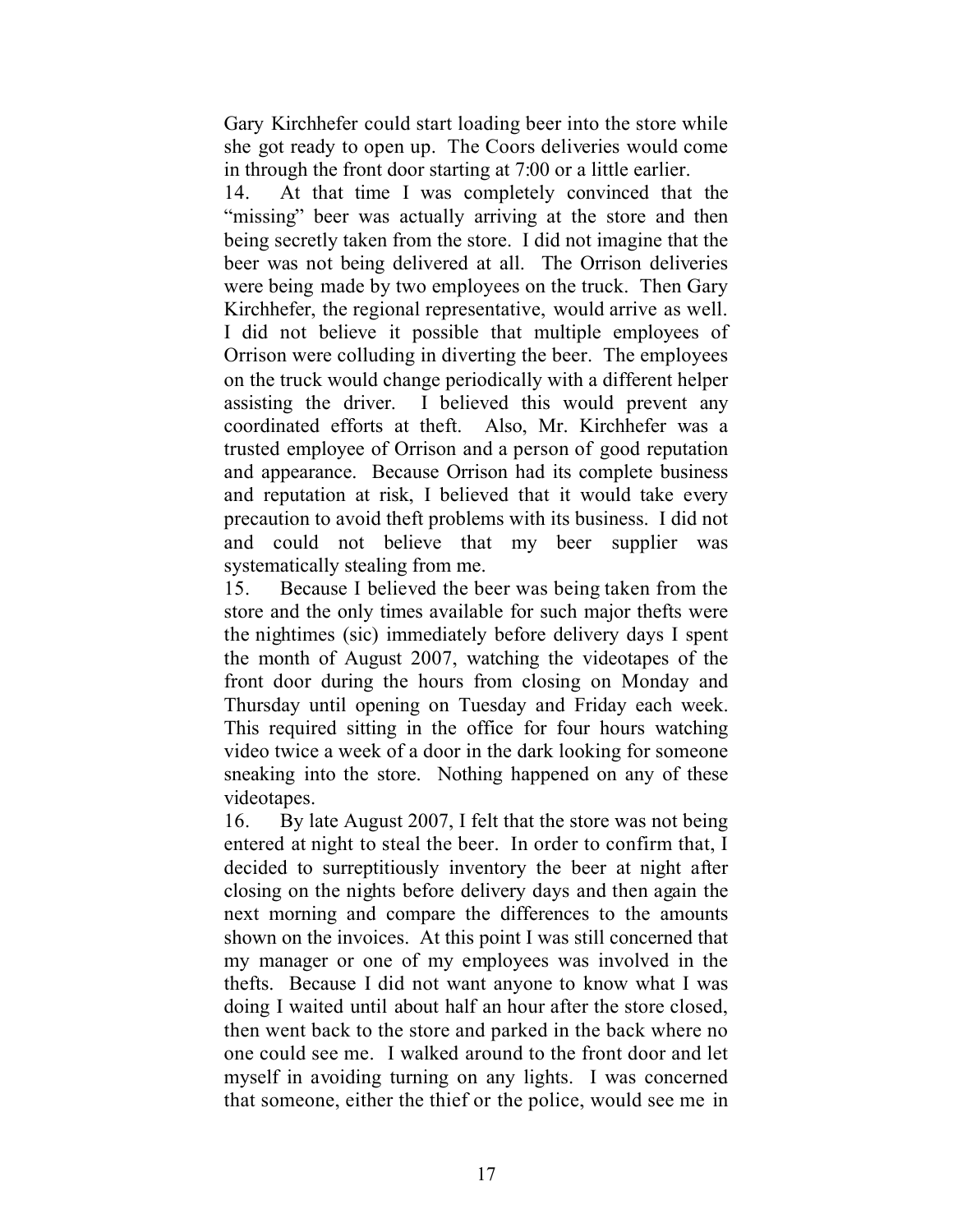the store after hours so I went around the store with a flashlight and a pad of paper counting a dozen or so popular packaging items like cases and twelve packs of Bud and Bud Light and Coors. I did this for the last delivery in August and found that while the Coors numbers were identical to the invoiced amounts, the Orrison numbers were not. Considerably less beer appeared in the store than the invoices indicated in a number of the product categories I had inventoried.

17. After a few weeks of doing this new process, it became apparent that no shortfall was occurring with Coors products but that a number of Orrison products were coming up short. I added a number of Orrison products to the list I was inventorying and identified that the shortfalls were coming in both Budweiser and Miller products and in a variety of packaging sizes, i.e., six packs, twelve packs cases and thirty packs but always in multiple case quantities. I decided that I needed a better surveillance system to record what was happening so I contacted the contractor who had installed the surveillance system at my laundromat and ordered a system for the liquor store. I did notice one week in September that there were no discrepancies with the Orrison delivery on an occasion where Gary Kirchhefer was on vacation and a substitute filled in for him.

18. At that point in time, September and October 2007, I believed that the shortfall was coming in Orrison products and I believed that Gary Kirchhefer was involved but I could not figure exactly how he was doing it. I could not figure how Kirchhefer could accomplish this without the other Orrison employees knowing it and reporting him. I suspected some sort of double billing scheme with beer being delivered to someone else but invoiced to my store. The security system contractor scheduled his installation for the end of October. He was from Denver and I wanted the installation done on a Sunday morning when the store was closed because I didn't want the installation discovered before it had an opportunity to record the actual thefts. I was still concerned that someone inside my store was working with Mr. Kirchhefer. In the meantime I continued to surreptitiously inventory on delivery days.

19. The inventory numbers indicated that the thefts were far larger than a single person or group of people could consume. I suspected that Mr. Kirchhefer was reselling the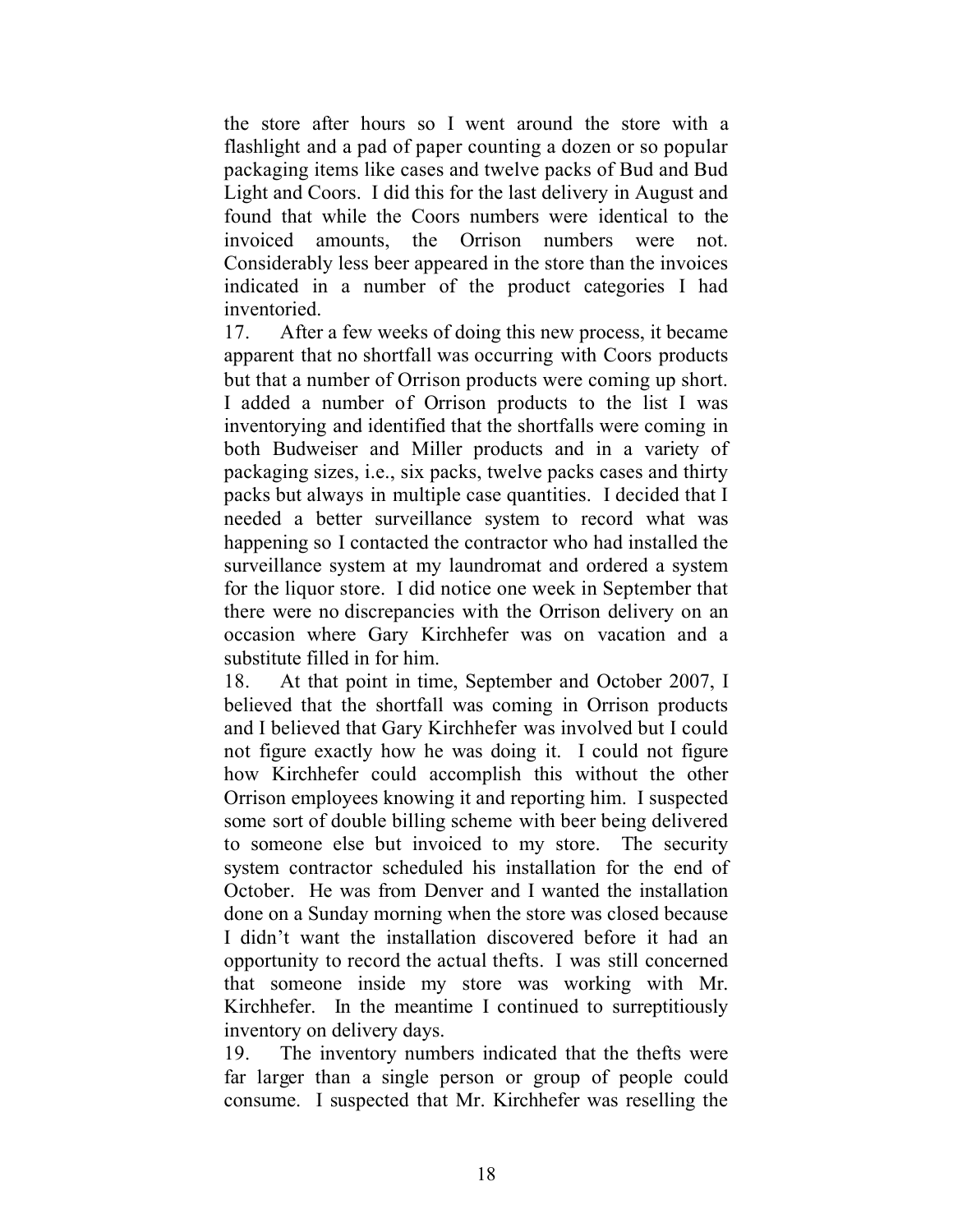beer, either to other customers within his three county district or across state lines into Nebraska or elsewhere. Once the surveillance system was installed Mr. Kirchhefer's method immediately became apparent. I immediately hired a private investigator to attempt to find out where Mr. Kirchhefer was disposing of the stolen beer and who his coconspirators were. From November 2007 through March 2008 private investigators I had hired attempted to trail Mr. Kirchhefer without success. They reported to me that they observed him stealing beer but were unable to tail him to the point of disposal.

20. Also in November 2007 I learned that Mr. Kirchhefer was the son of a deputy sheriff at the Goshen County Sheriff's Office. This made it especially delicate to report his thefts before I had ironclad proof of his crimes. I discussed the investigation with Rick Scott, the investigator from the Goshen County Attorney's office who advised me that bad feelings between the sheriff's office and the city police might cause a problem if the case was investigated by the police. Mr. Scott told me he could not handle the investigation because he worked closely with Mr. Kirchhefer's father. I told him I would prefer to use private investigators from out of town and he agreed that was an acceptable alternative.

21. My private investigators were never able to determine who was purchasing the stolen beer from Mr. Kirchhefer. After Mr. Kirchhefer was fired by Orrison in April of 2008 I turned my investigation information over to the Goshen County Attorney. As feared, Mr. Kirchhefer's father protested the involvement of any Goshen County law enforcement entities investigating the case and the Goshen County Attorney prosecuting it. For that reason DCI agents from the western part of the state had to handle the investigation and a special prosecutor had to be appointed. This resulted in considerable delay to the prosecution of Mr. Kirchhefer. Eventually Mr. Kirchhefer entered into a plea agreement which required him to disclose his co-conspirators. It was only when Mr. Kirchhefer disclosed as part of a sworn statement that he had been selling the stolen beer to Bowen and Halligan that I became aware of their involvement in his beer stealing operation. That deposition occurred on December 18, 2010.

22. I believe that my efforts to investigate the inconsistencies in the beer accounts at J&B Liquor were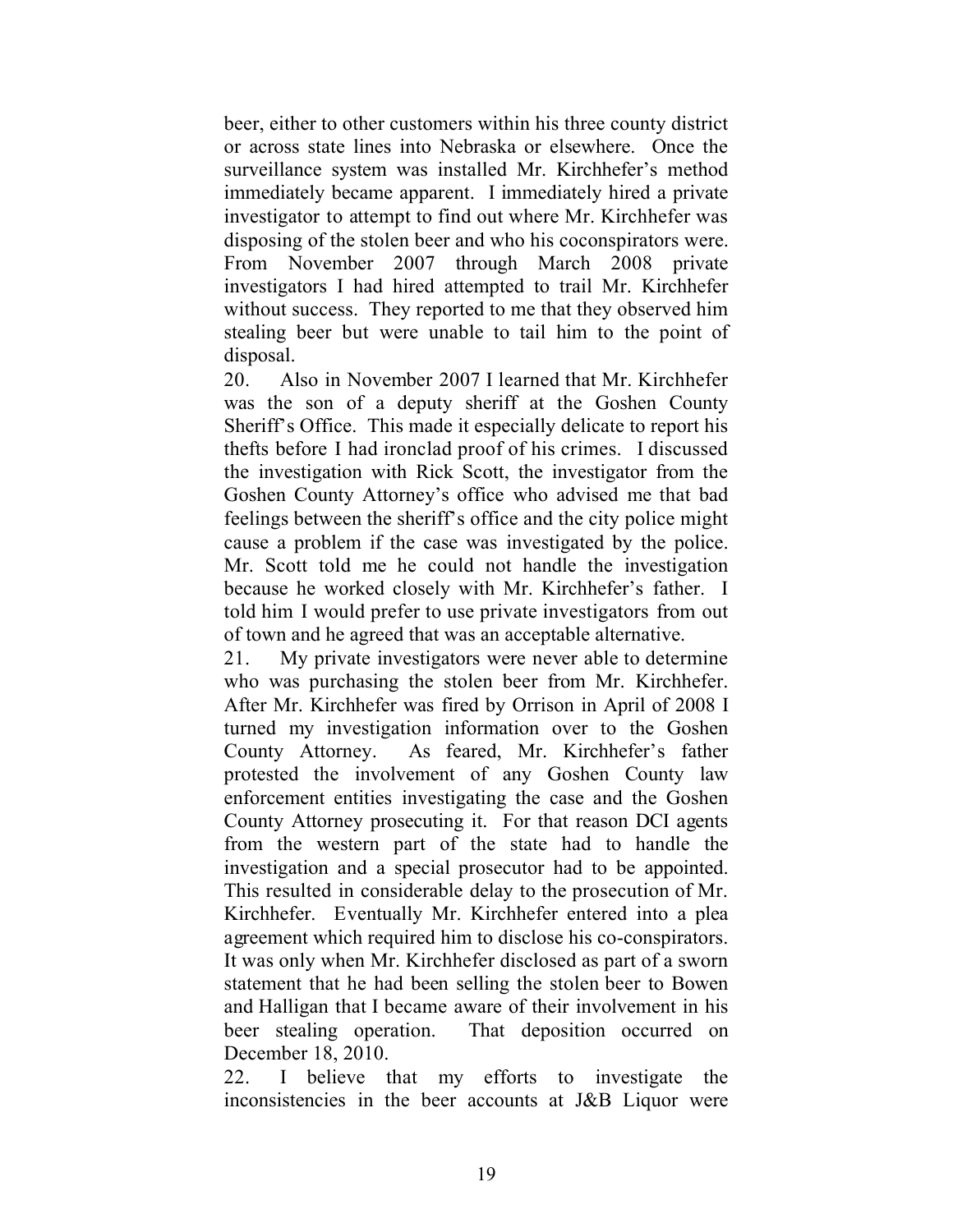diligent and logical. I examined possible accounting system explanations first. I identified a number of possible mechanisms for the discrepancies and investigated each. The fact that the monthly numbers varied depending on the number of weekends or delivery days each month made it difficult to track what was going on. So did the fact that Kirchhefer slowed down his thefts in the winter. Problems that I identified would appear to eliminate the shortfall only to have it pop up again later. I looked for thefts from employees, former employees and associates of former employees before I looked at thefts by my suppliers. I believe this was a logical and appropriate approach. Orrison Distributing is a substantial company with a major presence in the beer business in Wyoming and Colorado. Mr. Kirchhefer was their trusted and well paid employee. I was astounded when I eventually learned he was behind the thefts.

**\* \* \* \*** 

24. Mr. Kirchhefer made every effort to hide his thefts. It was not easy to detect him. Even when I had obtained actual video of Mr. Kirchhefer stealing beer from the back door of my store in late October 2007, and provided that video to law enforcement it took two and a half years with further investigation for law enforcement to file charges against Mr. Kirchhefer. Some of that delay was occasioned by the protestations of Mr. Kirchhefer's father, but some was caused because law enforcement felt that full diligence required even further investigation than I had performed. Even after I determined that he was the thief it was very difficult to determine who his co-conspirators were. Despite the efforts of multiple private investigators, Mr. Kirchhefer was able to conceal his network of purchasers used to dispose of the stolen beer.

[¶36] Based upon Mr. Alden's affidavit, it is clear that the parties dispute what steps were necessary to determine the cause of the beer losses and to determine who was involved in those losses. We can only conclude based upon the record before the Court that reasonable minds might differ as to what steps were reasonably necessary to determine both what caused J&B's beer losses and the identity of the wrongdoers (the knowledge of which triggers the conversion statute of limitations). Whether Mr. Alden's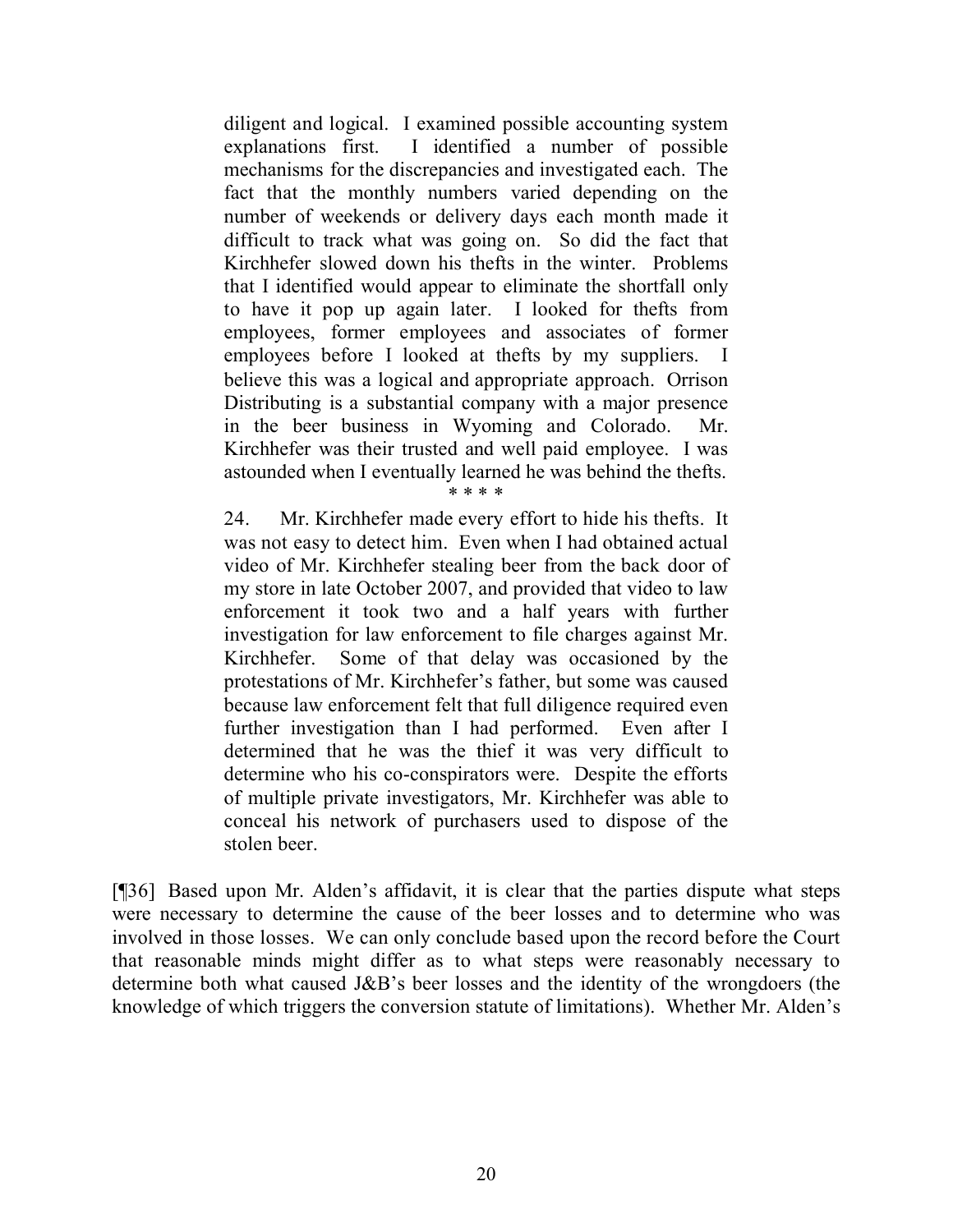explanations for his delay in discovery are credible and reflect an exercise of reasonable diligence are questions for a jury.<sup>3</sup>

[¶37] The district court did not address or discuss Mr. Alden's affidavit and instead ruled in a conclusory manner that all Plaintiffs had to do was "look" and they would have discovered their causes of action. Where reasonable minds can differ on the conclusions to be drawn from the facts in evidence, and in particular in this case where reasonable minds might differ on what might have been learned upon looking, how much was looking was necessary and reasonable, and how soon the looking reasonably should have been completed, an entry of summary judgment was not warranted. *See Amos v. Lincoln County Sch. Dist. No. 2*, 2015 WY 115, ¶ 19, \_\_\_ P.3d \_\_\_ (Wyo. 2015) (overturning summary judgment where material facts were generally undisputed but reasonable minds could draw different conclusions from those facts).<sup>4</sup>

# **C. Collateral Estoppel**

[¶38] The district court entered summary judgment against Plaintiffs on the additional ground that when the federal district court ruled that Plaintiffs' federal RICO claims were barred by the statute of limitations, it necessarily resolved the factual issue of when Plaintiffs should have discovered, through reasonable diligence, their claims for fraud and conversion. On this basis, the court found that the doctrine of collateral estoppel

 $\overline{a}$ <sup>3</sup> Our holdings in this opinion apply equally to all Defendants. We find particularly compelling, however, the questions of fact regarding the discovery rule's application to the claims against Defendants Bowen and Halligan and their respective bars. Reasonable minds may certainly differ on whether reasonable diligence required the hiring of a private investigator to follow Defendant Kirchhefer in his delivery of the stolen beer. Indeed, reasonable minds would likely differ on whether Plaintiffs could have even discovered the identities of Bowen and Halligan without Kirchhefer's bargained for statement to law enforcement.

<sup>&</sup>lt;sup>4</sup> We reject Defendants argument that the district court's summary judgment was warranted on the fraud claim based on this Court's holding in *Rawlinson v. Cheyenne Bd. of Pub. Utils.*, 2001 WY 6, 17 P.3d 13 (Wyo. 2001). In *Rawlinson*, a homeowner sued a public utility for property damage resulting from a leaking fire hydrant, and we upheld a ruling that the homeowner's claim was barred by the statute of limitations. *Rawlinson*, ¶ 18, 17 P.3d at 18. In so holding, we held that pursuant to the discovery rule, the statute of limitations was triggered when the homeowner discovered property damage, not when she discovered the cause of the damage and the tortfeasor. *Id*. We explained that the discovery of the damage triggered the statute of limitations and the limitations period then provided a reasonable period of time for the injured party to discover both her claim and the potential tortfeasor. *Id.*,  $\P\P$  16-18, 17 P.3d at 17-18. *Rawlinson* is distinguishable from this case because the claim in *Rawlinson* was for negligence. Pursuant to Wyo. Stat. Ann. § 1-3-106, fraud claims are treated differently. A claim for fraud does not accrue when a party knows or should know of his injury or loss but rather when the party discovers or through the exercise of reasonable diligence could have discovered the fraud. The question the jury must answer in the present case is not when did Plaintiffs know of their loss or injury, but rather when through the exercise of reasonable diligence could Plaintiffs have known of the fraud perpetrated upon them. Defendants' reliance on *Rawlinson* is therefore misplaced.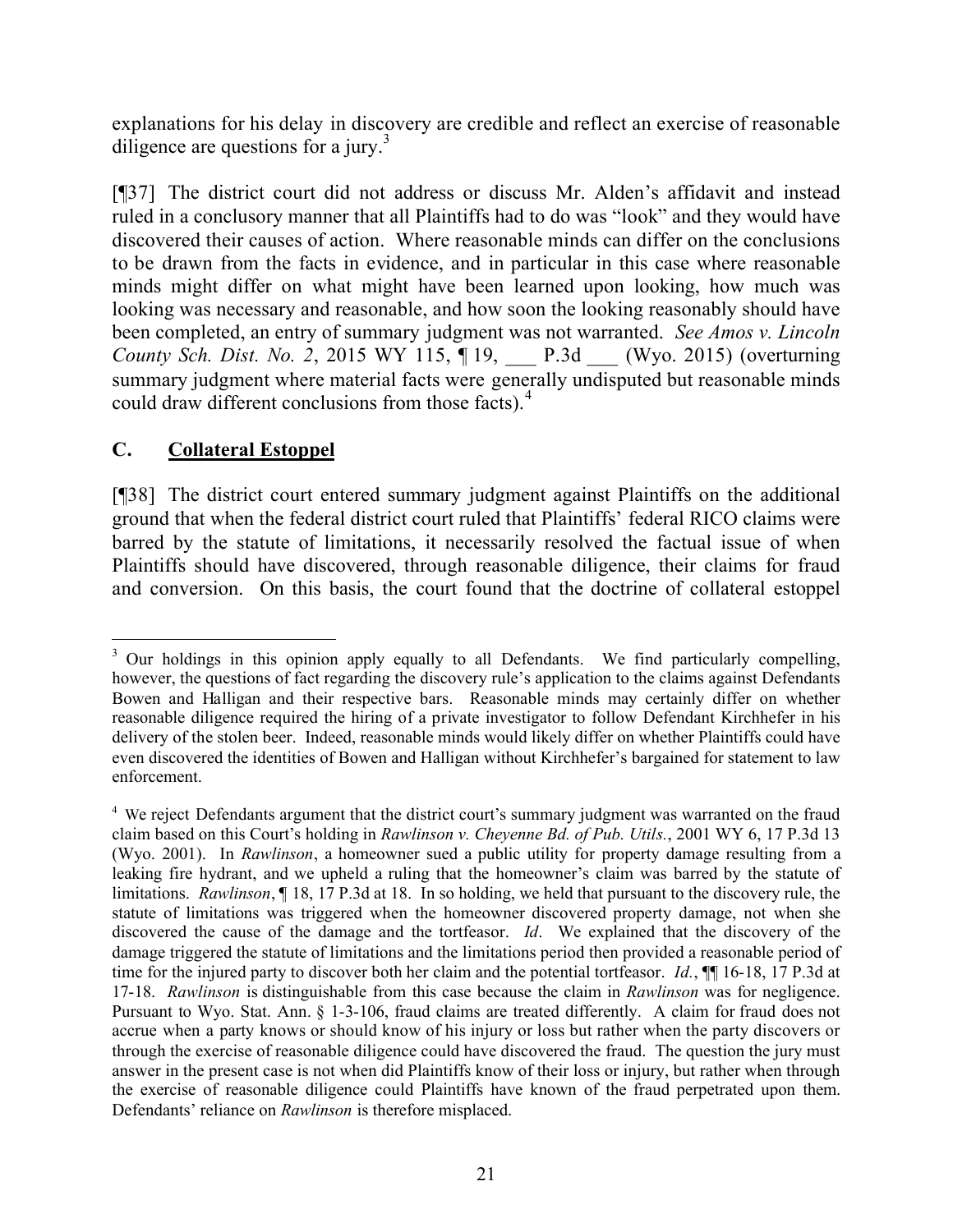barred Plaintiffs from re-litigating the discovery question. We find the district court erred in its application of collateral estoppel.

[¶39] This Court has recognized the principle of finality that is served by the doctrine of collateral estoppel:

> The doctrines of res judicata (claim preclusion) and collateral estoppel (issue preclusion) incorporate a universal legal principle of common-law jurisprudence to the effect that "a right, question or fact distinctly put in issue and directly determined by a court of competent jurisdiction ... cannot be disputed in a subsequent suit between the same parties or their privies."

*Goodman v. Voss*, 2011 WY 33, ¶ 23, 248 P.3d 1120, 1126 (Wyo. 2011) (quoting *Wyoming Dep't of Revenue v. Exxon Mobil Corp.*, 2007 WY 112, ¶ 17, 162 P.3d 515, 522 (Wyo. 2007)).

[¶40] We consider four factors in determining whether the doctrine of collateral estoppel applies to bar consideration of an issue:

> 1) whether the issue decided in the prior adjudication was **identical** with the issue presented in the present action; (2) whether the prior adjudication resulted in a judgment on the merits; (3) whether the party against whom collateral estoppel is asserted was a party or in privity with a party to the prior adjudication; and (4) whether the party against whom collateral estoppel is asserted had a full and fair opportunity to litigate the issue in the prior proceeding.

*Carson v. Wyo. Workers' Safety & Comp. Div.*, 2014 WY 42, ¶ 15, 322 P.3d 1261, 1265 (Wyo. 2014) (quoting *Wilkinson v. State ex rel. Wyo. Workers' Safety & Compensation Div. (In re: Wilkinson)*, 991 P.2d 1228, 1234 (Wyo. 1999)) (emphasis in original).

[¶41] We reject application of collateral estoppel in this case because the issue ruled on by the federal district court was not identical to the issues before the state district court and this Court. As we have indicated herein, the question of when Plaintiffs' claims for conversion and fraud accrued depends on when Plaintiffs could have, through the exercise of reasonable diligence, discovered that their property had been converted and the identity of the wrongdoer (for purposes of the conversion claim), and discovered the fraud. These are not causes of actions that accrue upon discovery of a loss or injury.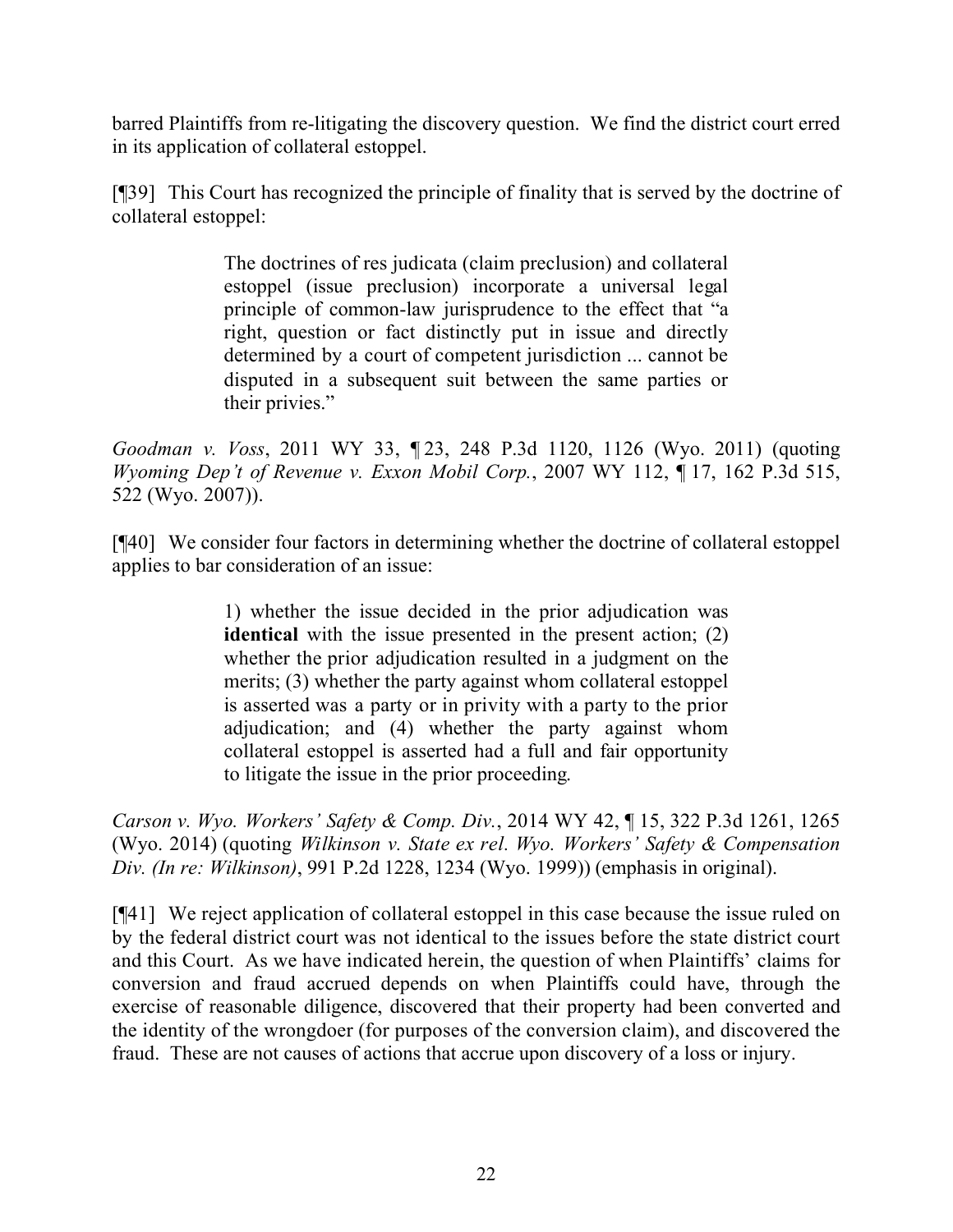[¶42] The federal district court dismissed the Plaintiffs' state conversion and fraud claims without prejudice and, more importantly, did not address the discovery rule as Wyoming law dictates its application to fraud and conversion claims. The discovery rule the federal district court addressed was the rule applicable to federal RICO claims, which looks to when a plaintiff discovers his loss or injury. The federal court described the legal framework governing its analysis:

> The Supreme Court has determined that civil federal RICO claims are subject to a four-year statute of limitations period. *Agency Holding Corp. v. Malley–Duff & Associates, Inc.*, 483 U.S. 143, 156 (1987). However, the Supreme Court has yet to definitively determine whether this four year statute begins running: (1) when the plaintiff knew or should have known of his injury (the injury-discovery rule); or (2) when the plaintiff was injured, whether aware of the injury or not (the injuryoccurrence rule). *See Dummar*, at 621, citing *Cory v. Aztec Steel Bldg, Inc.*, 468 F.3d 1226, 1234 (10th Cir.2006). Whether under the injury-discovery or harsher injuryoccurrence rule, **a plaintiff's awareness of the pattern of racketeering activity is not required to trigger the running of the statute of limitations**. 543 F.3d at 621, citing *Rotella v. Wood*, 528 U.S. 549, 553–54 (2000) ("discovery of the injury, not discovery of the elements of a claim is what starts the clock").  $***$

\* \* \* \*

Plaintiffs assert that it was only upon Kirchhefer's arrest and subsequent interview that they learned of Bowen and Halligan's "involvement" and scheme. However, as noted in *Dummar v. Lummis*, 543 F.3d at 621, a plaintiff need not be aware of the pattern of racketeering activity before the statute of limitations begins to run. Moreover, Plaintiffs' argument was expressly, if not implicitly rejected in *Rotella v. Wood*, 528 U.S. 549 (2000) (discovery of injury caused to the business triggers start of statute of limitations not discovery of other elements of claim--such as pattern of RICO activity).

*Kroenlein*, 2013 WL 1337385, \*7-8 (emphasis in original).

[¶43] In keeping with this framework, the federal district court's analysis focused on the date of injury or the date on which Plaintiffs could have discovered their injury. *Kroenlein*, 2013 WL 1337385, \*7. We recognize that while the federal court's focus was on Plaintiffs' discovery of their losses, the federal court went beyond determining the date on which Plaintiffs should have known of their injury and made a finding that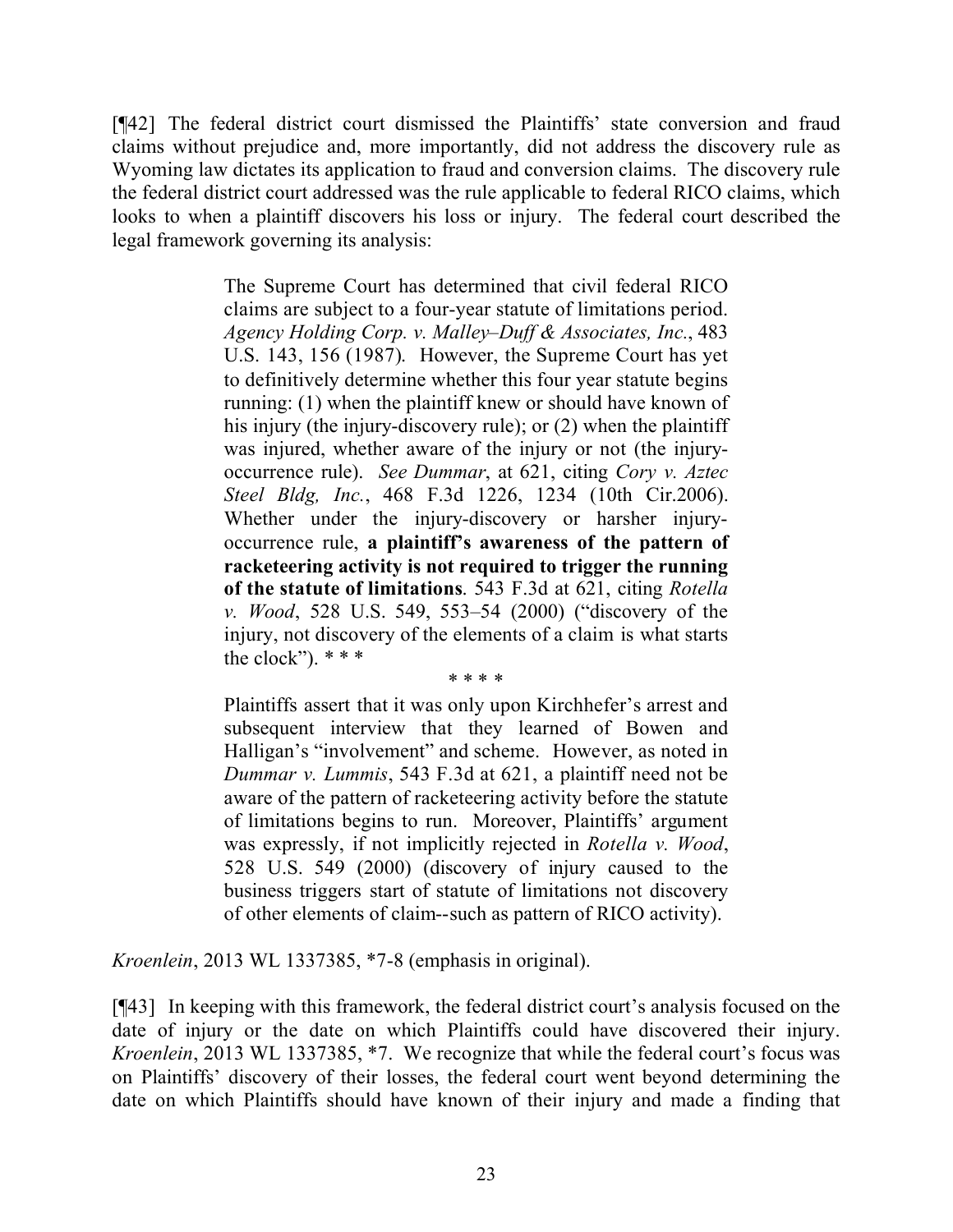"[t]here is no reason or facts before this Court to show why what was discovered in the fall of 2007 was not discoverable in the fall of 2005." *Id.* We are unwilling, however, to give this finding preclusive effect given that it was made in a context so far afield from our law governing the accrual of fraud claims. *See Carson*, ¶¶ 17-18, 322 P.3d at 1266- 68 (rejecting application of collateral estoppel and reasoning that federal jury's finding that employee was injured in the course of employment differs from consideration of that same question in the context of a workers' compensation determination).

[¶44] The federal court did not make its findings through application of state law governing the accrual of fraud and conversion claims or through application of state law defining reasonable diligence. The findings are therefore not entitled to the preclusive effect dictated by collateral estoppel, and the district court erred in applying the doctrine.

# **D. Continuing Tort Doctrine**

[¶45] As their final argument, Plaintiffs contend that the continuing tort doctrine applies in this case. In particular, Plaintiffs argue that because the conversion in this matter involves a series of recurring or continuous tortious acts, the cause of action accrues anew with each act and not from the date Plaintiffs first discovered or should have discovered the earliest acts of conversion (and wrongdoer's identity) and fraud. Applying this doctrine, Plaintiffs argue that because the final act of conversion alleged occurred on March 25, 2008, the four-year statute of limitations for the conversion count would not expire until March of 2012.

[¶46] It is premature for this Court to attempt to address the extent to which the continuing tort doctrine applies in this case because we simply do not yet know how the jury is going to find on the discovery rule application. *See Reed v. Cloninger*, 2006 WY 37, ¶ 22, 131 P.3d 359, 368 (Wyo. 2006) (questions concerning application of the continuing tort doctrine are factual questions that must be resolved by the fact finder). Nonetheless, we foresee that the question of the doctrine's application may arise on remand and we therefore address it to provide clarification on how the doctrine operates under Wyoming law should it come into play on remand. *See Erdelyi*, ¶ 35, 326 P.3d at 175 (citing *Glenn v. Union Pac. R.R. Co.*, 2011 WY 126, ¶ 30, 262 P.3d 177, 191 (Wyo. 2011)) (holding that statute of limitations issue was dispositive of appeal but addressing jury instruction issue that was likely to arise again on remand).

[¶47] This Court addressed the continuing tort doctrine in *Young v. Young*, 709 P.2d 1254 (Wyo. 1985). In that case, the plaintiff filed an action for conversion against her former husband for recovery of overriding oil and gas royalties she claimed had been wrongfully retained by her former husband. *Id.* at 1255. The royalties were to be paid beginning in 1970, and the plaintiff discovered she had not been receiving them in 1982. *Id*. at 1255-56. She filed her action in 1983, and the district court dismissed the entirety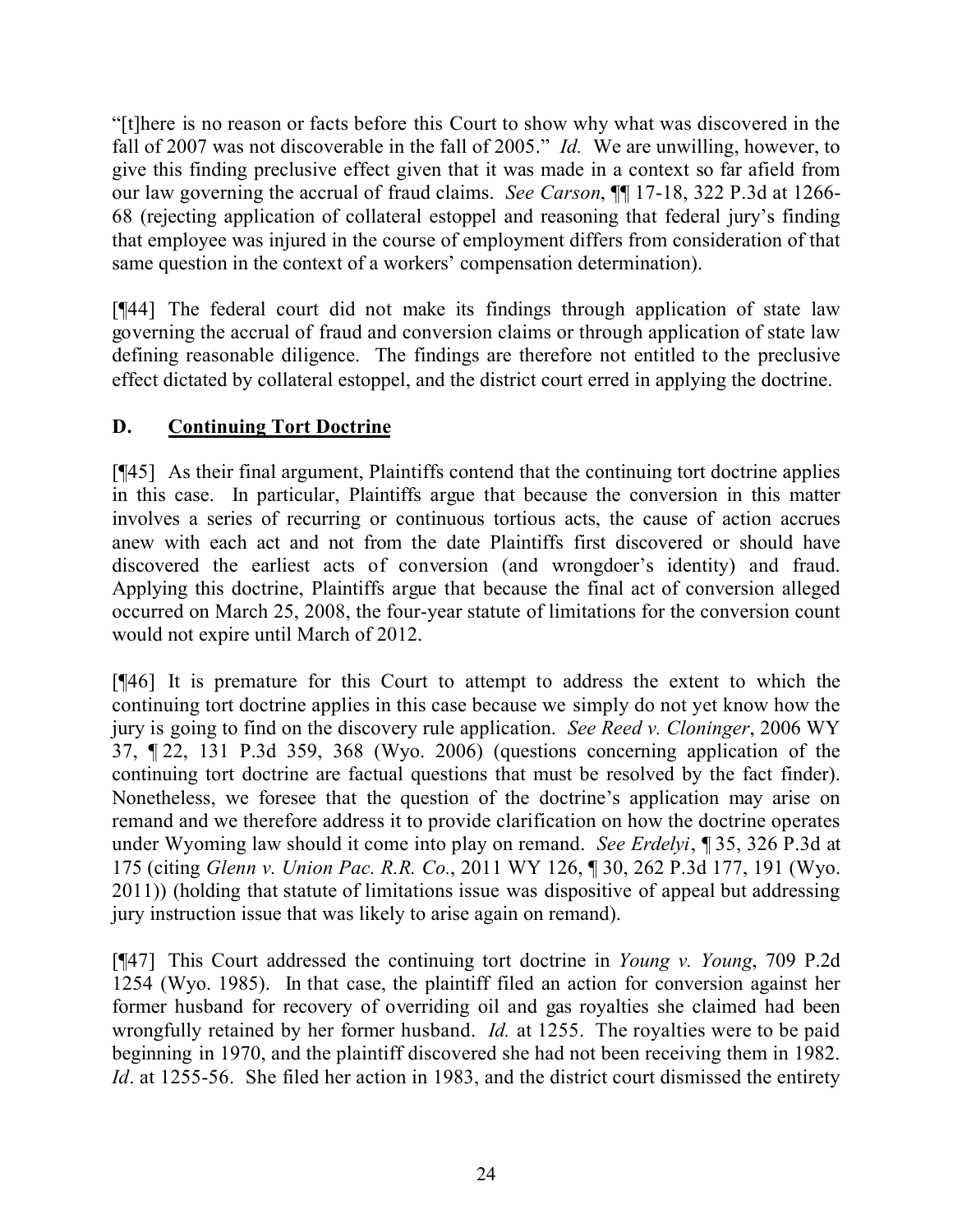of her claim as barred by the statute of limitations. *Id*. at 1256. We reversed, in part, explaining:

> As pointed out in *Satterfield v. Sunny Day Resources, Inc.*, *supra*, conversion is a tortious act. Appellee's failure to remit to appellant her royalty share as received was a recurring tort of a sort which involved separate and successive injuries from separate and successive acts. It is an exemplification of periodic recurring wrongful acts—a series of tortious acts, each of which could be the basis for a separate claim, not continuing damage from an original tort.

> Various types of tort cases illustrate court holdings in such instances. The rule is that where there are recurring or continuous tortious acts, the applicable statute of limitations accrues from the date of each act that precipitates court action for recovery and not on the date of the first such act. *Cacioppo v. Southwestern Bell Telephone Company*, Mo.App., 550 S.W.2d 919 (1977); *Gowing v. McCandless*, 219 Kan. 140, 547 P.2d 338 (1976); *Shell Oil Company v. Parker*, 265 Md. 631, 291 A.2d 64 (1972); *Nelson v. C & C Plywood Corp.*, 154 Mont. 414, 465 P.2d 314, 39 A.L.R.3d 893 (1970); *Kearney v. Atlantic Cement Company*, 33 App.Div.2d 848, 306 N.Y.S.2d 45 (1969); *Freestate Industrial Development Company v. T. & H., Inc.*, La., 188 So.2d 746 (1966); *Harang v. Aetna Life Insurance Company*, Tex.Civ.App., 400 S.W.2d 810 (1966); *Fergerson v. Utilities Elkhorn Coal Company*, Ky., 313 S.W.2d 395 (1958). In other words, all acts are barred for all the wrongs with injury that accrued prior to the term of limitations running to the date of filing an action for recovery.

> It has been wisely observed that a wrongdoer cannot and should not gain a prescriptive right to continue wrongful and injurious acts. *Devoke v. Yazoo & M.V.R. Co.*, 211 La. 729, 30 So.2d 816 (1947); *Nelson v. Robinson*, 47 Cal.App.2d 520, 118 P.2d 350 (1941). While appellant has had the benefit of the statute of limitations for an extended period and its useful purposes preserved, no permanent right is bestowed to continue such wrongful acts during the limitations term immediately preceding the commencement of appellee's action. If allowed during such term, and carrying such a fallacious doctrine to the extreme, appellant would lose even